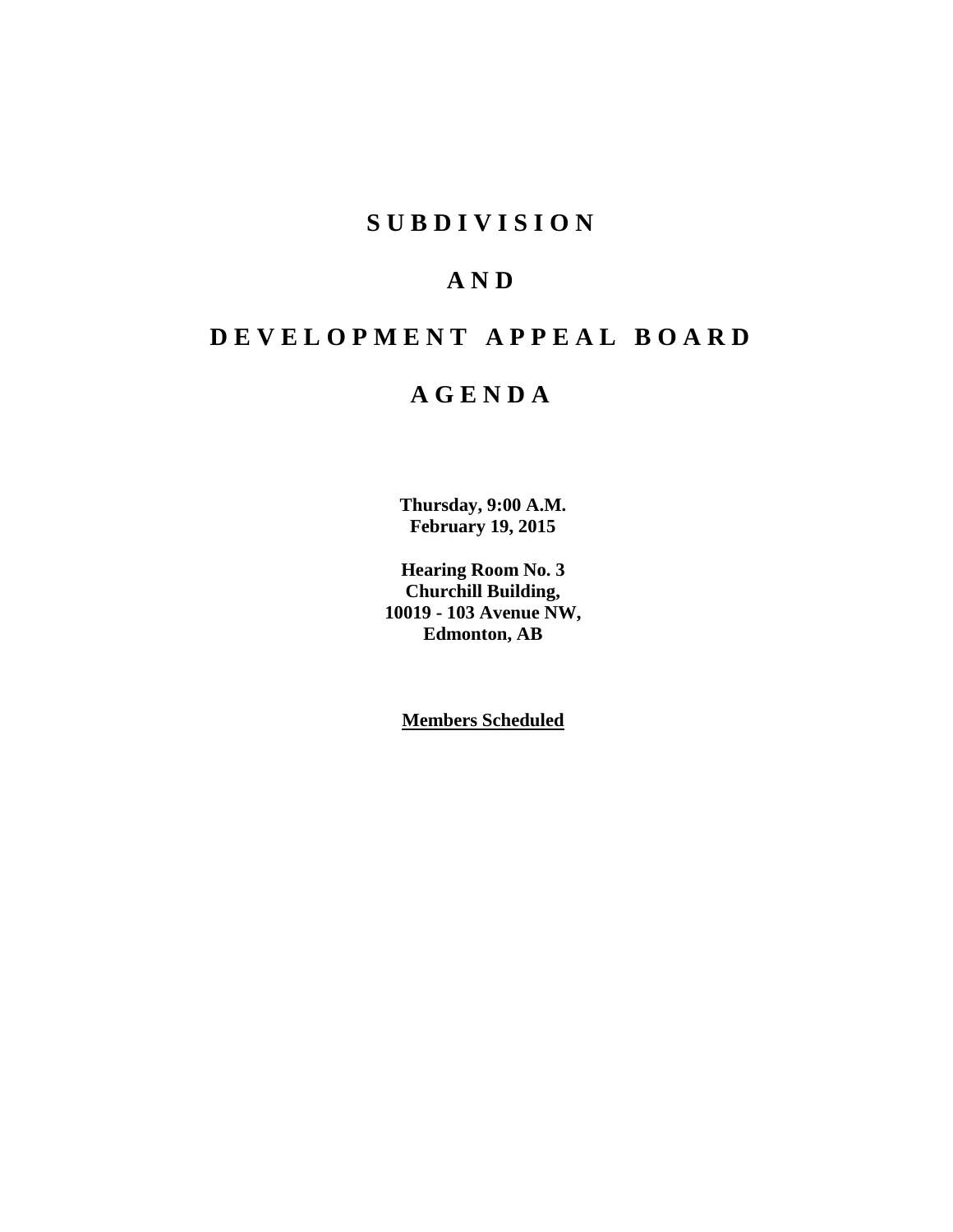## **SUBDIVISION AND DEVELOPMENT APPEAL BOARD HEARING ROOM NO. 3**

| 10:00 A.M. | $SDAB-D-15-034$ | 336 - Calderon Crescent NW<br>Project No.: 163876318-001<br>BREAK: 9:45 A.M. TO 10:00 A.M.<br>Construct a Single Detached House with<br>attached Garage, front veranda, fireplaces, rear<br>uncovered deck (5.79 metres by 4.27 metres),<br>rear covered deck (10.06 metres by 4.27<br>metres), and basement development (not to be<br>used as an additional Dwelling)<br>3920 - Aspen Drive West NW |
|------------|-----------------|------------------------------------------------------------------------------------------------------------------------------------------------------------------------------------------------------------------------------------------------------------------------------------------------------------------------------------------------------------------------------------------------------|
|            |                 |                                                                                                                                                                                                                                                                                                                                                                                                      |
|            |                 |                                                                                                                                                                                                                                                                                                                                                                                                      |
|            |                 |                                                                                                                                                                                                                                                                                                                                                                                                      |
|            |                 | Project No.: 150940338-001                                                                                                                                                                                                                                                                                                                                                                           |
|            |                 | LUNCH BREAK: 11:45 A.M. to 12:15 P.M.                                                                                                                                                                                                                                                                                                                                                                |
| 12:15 P.M. | SDAB-D-15-011   | <b>TO BE RAISED</b>                                                                                                                                                                                                                                                                                                                                                                                  |
|            |                 | Operate a Major Home Based Business from<br>December 3, 2014, to December 3, 2019<br>(printing and applying 3M hood protection film)                                                                                                                                                                                                                                                                 |
|            |                 | 344 Hunters Run NW<br>Project No.: 163680256-001                                                                                                                                                                                                                                                                                                                                                     |
|            |                 |                                                                                                                                                                                                                                                                                                                                                                                                      |

*NOTE: Unless otherwise stated, all references to "Section numbers" refer to the authority under the Edmonton Zoning Bylaw 12800.*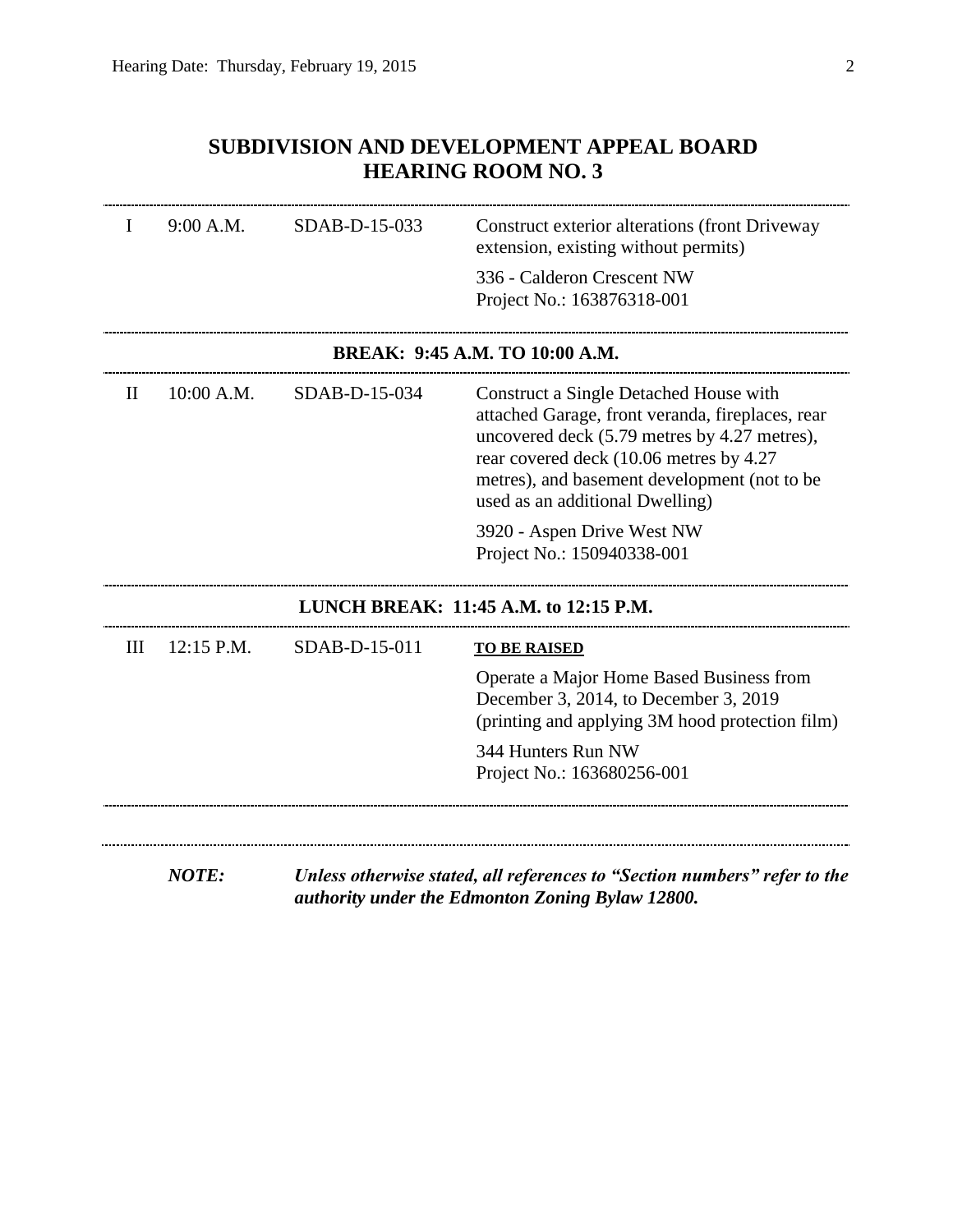| ITEM I: 9:00 A.M. |                                                        | FILE: SDAB-D-15-033                                                                       |
|-------------------|--------------------------------------------------------|-------------------------------------------------------------------------------------------|
|                   | AN APPEAL FROM THE DECISION OF THE DEVELOPMENT OFFICER |                                                                                           |
|                   | <b>APPELLANT:</b>                                      |                                                                                           |
|                   | <b>APPLICATION NO.:</b>                                | 163876318-001                                                                             |
|                   | <b>ADDRESS OF APPELLANT:</b>                           | 5 Natalia Way, St. Albert AB T8N7P4                                                       |
|                   | <b>APPLICATION TO:</b>                                 | Construct exterior alterations (front<br>Driveway extension, existing without<br>permits) |
|                   | <b>DECISION OF THE</b><br>DEVELOPMENT AUTHORITY:       | Refused                                                                                   |
|                   | <b>DECISION DATE:</b>                                  | January 5, 2015                                                                           |
|                   | <b>DATE OF APPEAL:</b>                                 | January 22, 2015                                                                          |
|                   | MUNICIPAL DESCRIPTION<br>OF SUBJECT PROPERTY:          | 336 - Calderon Crescent NW                                                                |
|                   | <b>LEGAL DESCRIPTION:</b>                              | Plan 0221258 Blk 31 Lot 21                                                                |
|                   | ZONE:                                                  | RSL Residential Small Lot Zone                                                            |
|                   | <b>OVERLAY:</b>                                        | N/A                                                                                       |
|                   | STATUTORY PLAN(S):                                     | Palisades Area Structure Plan<br>Cumberland Neighbourhood Structure Plan                  |
|                   |                                                        |                                                                                           |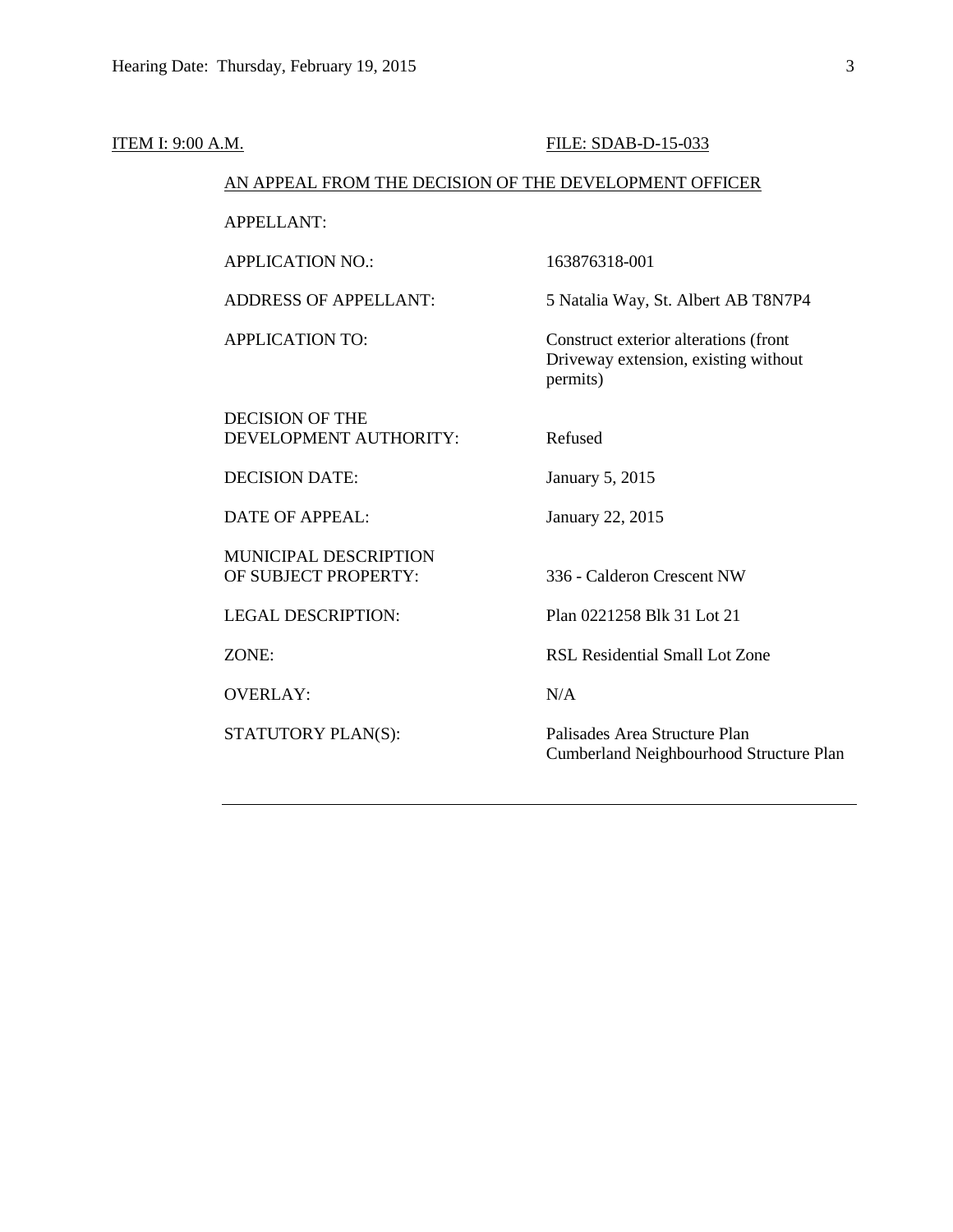### DEVELOPMENT OFFICER'S DECISION

REFUSED - The proposed development is refused for the following reasons:

54.1(4) The Front Yard of any at-grade Dwelling unit in any Residential Zone, or in the case of a corner Site, the Front Yard or

the flanking Side Yard in any Residential Zone, may include a maximum of one Driveway. The area hardsurfaced for a Driveway,

not including the area used as a walkway, shall have:

a) a minimum width of 3.1 m; and

b) a maximum width that shall be calculated as the product of 3.1 m multiplied by the total number of adjacent side-by-side parking spaces contained within the Garage.

The Driveway shall lead directly from the roadway to the required Garage or Parking Area.

### APPELLANT'S SUBMISSION

We would like to have refused City of Edmonton permit number 163876318- 001 appealed.

Because this is a hard (concrete) surface the City of Edmonton qualifies it as a driveway extension which was not the purpose of this piece of concrete. The concrete swale was put in specifically for drainage purposes as we explained to the City.

The City of Edmonton Drainage Department did not consider our development application permit at all, the statement of "we are too busy to look at your application" was made through Justin Hogberg from the City.

We attempted to have grass in this area at one time, but as the neighbors sump pump drains to this area it would get a surplus of water built up around the City manhole on this property. In order to avoid this water from getting into the manhole we put a concrete swale with a sloping grade to the gutter so the water could flow to the proper drainage area, as is depicted in the photos attached. As can be seen on the photos this property has a narrow frontage and the concrete adds to the curb appeal.

We look forward to a hearing on this matter.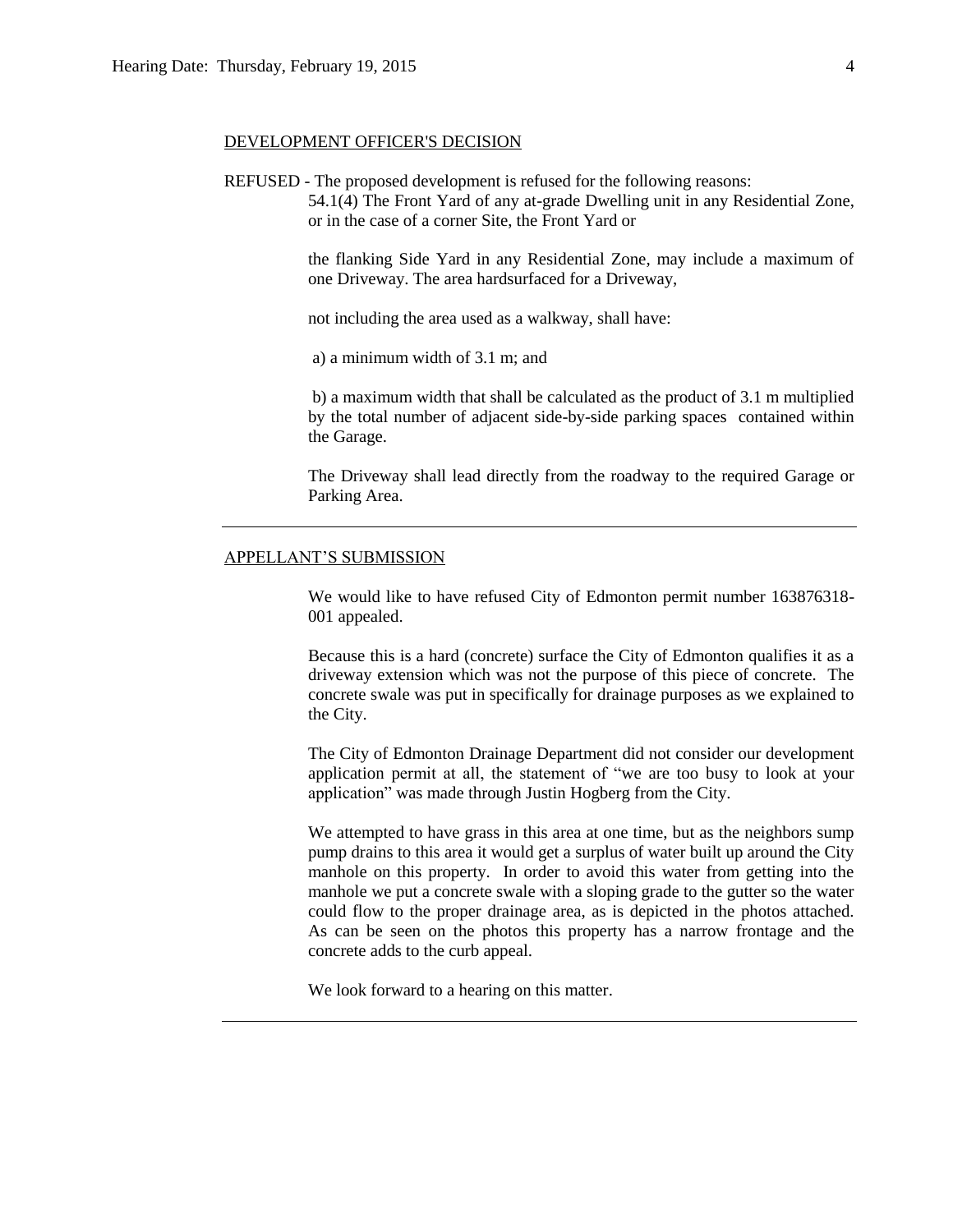This is an application to construct exterior alterations (front Driveway extension, existing without permits).

The site is located in a cul-de-sac off of Calderon Crescent, west of 134 Street and is zoned RSL Residential Small Lot Zone, Section 115 of the Edmonton Zoning Bylaw 12800. The site is within the Palisades Area Structure Plan, Bylaw 7464, as amended, approved by Council April 24, 1984. The site is also within the Cumberland Neighbourhood Structure Plan, Bylaw 7563, as amended, approved by Council June 19, 1984.

Section 686(1)(a)(i) of the *Municipal Government Act* states "a development appeal to a subdivision and development appeal board is commenced by filing a notice of the appeal, containing reasons, with the board within 14 days….after the date on which the person is notified of the order or decision or the issuance of the development permit."

The decision of refusal by the Development Officer is dated January 5, 2015. Fourteen days from the decision date is January 19, 2015 and the Notice of Appeal was filed on January 22, 2015.

The submitted Site Plan shows that the proposed Driveway extension is between the existing Driveway pad and the (south) Side Lot Line and is located in the required Front Yard.

Section 54.1(4) states the Front Yard of any at-grade Dwelling unit in any Residential Zone, or in the case of a corner Site, the Front Yard or the flanking Side Yard in any Residential Zone, may include a maximum of one Driveway. The area hardsurfaced for a Driveway, not including the area used as a walkway, shall have:

- a. a minimum width of 3.1 metres; and
- b. a maximum width that shall be calculated as the product of 3.1 metres multiplied by the total number of adjacent side-by-side parking spaces contained within the Garage.

The Driveway shall lead directly from the roadway to the required Garage or Parking Area.

### **The Development Officer determined that the proposed development does not conform to the requirements of Section 54.1(4).**

Under Section 6.1(26), **Driveway** means an area that provides access for vehicles from a public or private roadway to a Garage or Parking Area.

Under Section 6.1(69), **Parking Area** means an area that is used for the parking of vehicles. A Parking Area is comprised of one or more parking spaces, and includes a parking pad, but does not include a Driveway.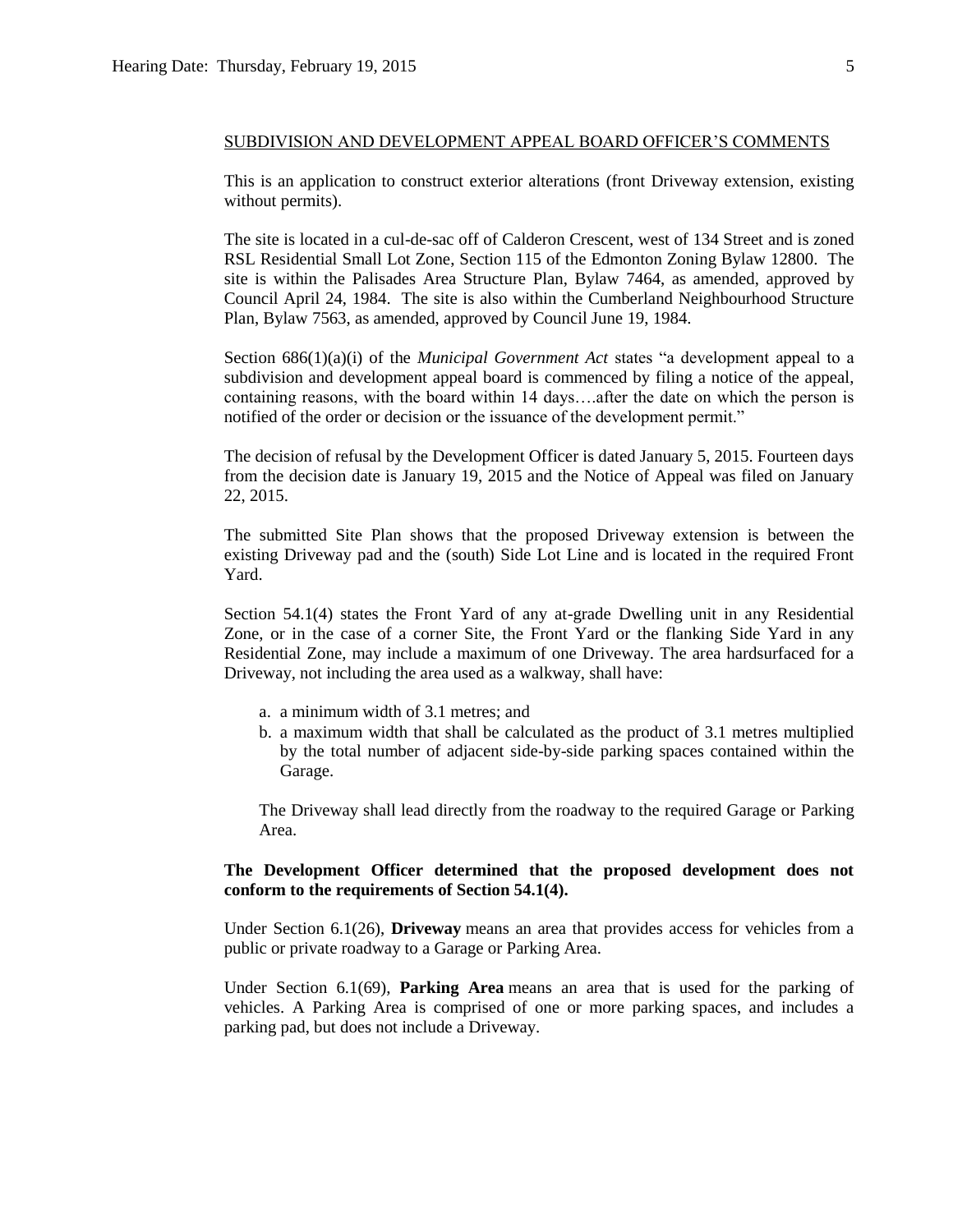Section 115.1 states the purpose of the RSL Residential Small Lot Zone is to provide for smaller lot Single Detached Housing with attached Garages in a suburban setting that provides the opportunity for the more efficient utilization of undeveloped suburban areas and includes the opportunity for Secondary Suites.

Included in the Sustainable Development Department's POSSE system, under "Docs", is a Memorandum dated January 5, 2015 from Karen Haromy, Senior Transportation Technician, Development Planning, Transportation Planning Branch, which indicates that Transportation Services has reviewed the development application and has provided conditions and an advisement. **A copy of the Memorandum from Transportation Services is on file.**

| <b>Application</b><br><b>Number</b> | <b>Description</b>            | <b>Decision</b>                                                                                                                                                                                                                                                                                                                                                                                        |
|-------------------------------------|-------------------------------|--------------------------------------------------------------------------------------------------------------------------------------------------------------------------------------------------------------------------------------------------------------------------------------------------------------------------------------------------------------------------------------------------------|
| 163014690-001                       | <b>Compliance Certificate</b> | November 5, 2014; Your Real<br>Property Report, dated October 14,<br>2014 shows a Single Detached<br>House with attached Garage and<br>veranda that complies with the RSL<br>(Residential<br>Small Lot)<br>Zone<br>development regulations.                                                                                                                                                            |
|                                     |                               | You are also advised that a search<br>of our files revealed no record of<br>development<br>approval<br>for<br>the<br>Driveway extension.                                                                                                                                                                                                                                                               |
|                                     |                               | A Development Permit must be<br>obtained for this extension. To<br>apply for a Development Permit,<br>you must submit the required<br>drawings for an Exterior Alteration<br>outlined<br>in<br>the<br>enclosed<br><b>as</b><br>brochure, as well as the appropriate<br>fees. Any approval or refusal is<br>subject to the right of appeal to the<br>Subdivision<br>development<br>and<br>Appeal Board. |
|                                     |                               | You are also advised that Section<br>$20.3(4)(a)$ , Section 50.3(4)(b) and<br>Section $50.3(4)(c)$ require that the<br>sheds shall be located: not less than<br>18.0m from the Front Lot Line, at<br>least 0.9m from the Side Lot Line,<br>and at least 0.9m from a principal                                                                                                                          |

The following jobs are listed in the Sustainable Development POSSE system: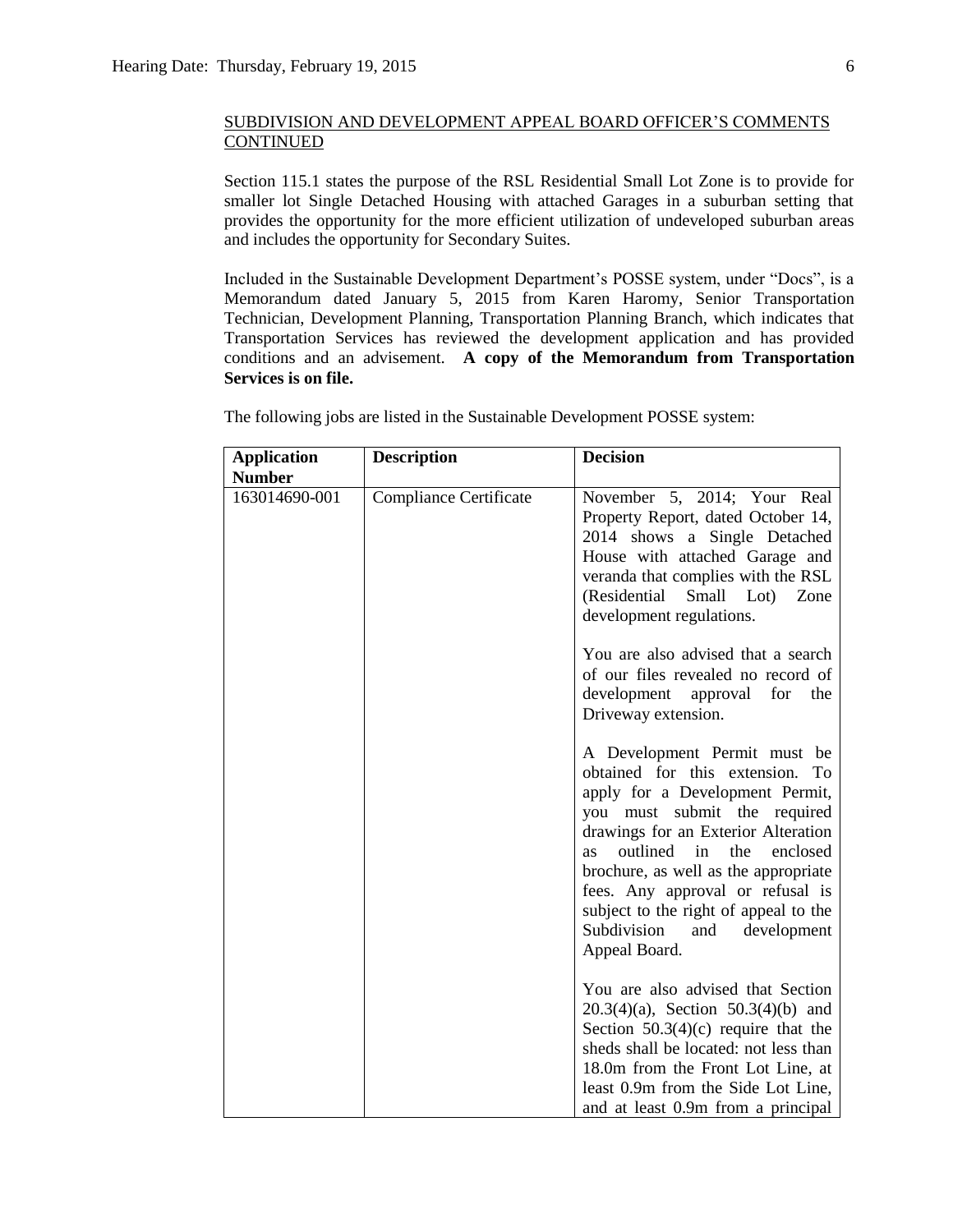| 163014690-001    |                           | building. The sheds must<br>be       |
|------------------|---------------------------|--------------------------------------|
| <b>Continued</b> |                           | relocated.                           |
|                  |                           |                                      |
|                  |                           | Our response is based on the Real    |
|                  |                           | Property Report only and this letter |
|                  |                           | does not include safety code         |
|                  |                           | compliance.<br>Sustainable           |
|                  |                           | Development does not conduct         |
|                  |                           | independent site inspections and     |
|                  |                           | cannot comment on the accuracy or    |
|                  |                           | completeness of the Real Property    |
|                  |                           | Report.                              |
| 18424129-001     | Compliance Certificate    | November 26, 2002; Stamped.          |
| 13116072-001     | To construct a<br>single  | June 10, 2002; Approved with         |
|                  | with<br>detached<br>house | conditions.                          |
|                  | attached garage, veranda  |                                      |
|                  | and fireplace.            |                                      |

### NOTICE TO APPLICANT/APPELLANT

Provincial legislation requires that the Subdivision and Development Appeal Board issue its official decision in writing within fifteen days of the conclusion of the hearing. Bylaw No. 11136 requires that a verbal announcement of the Board's decision shall be made at the conclusion of the hearing of an appeal, but the verbal decision is not final nor binding on the Board until the decision has been given in writing in accordance with the Municipal Government Act.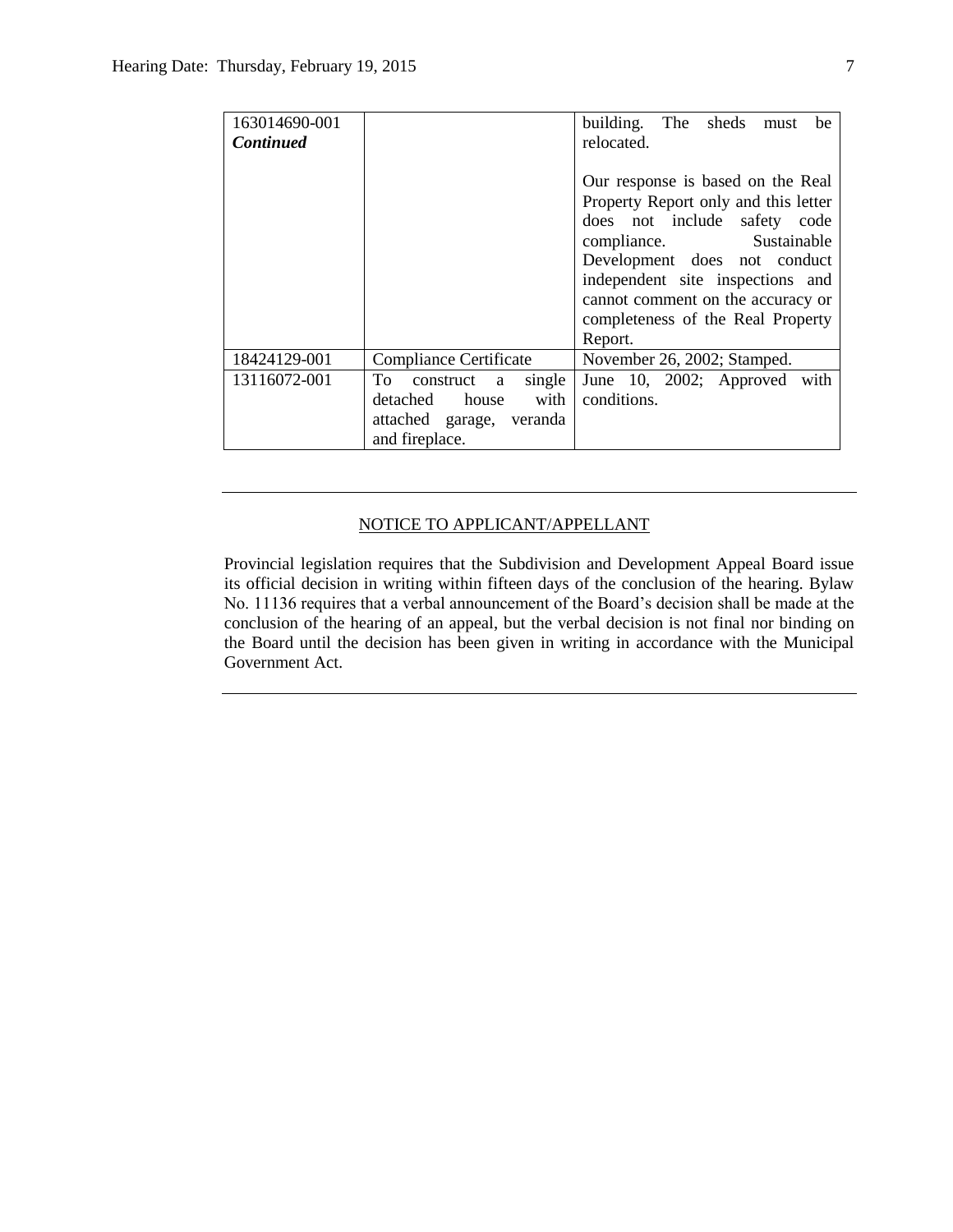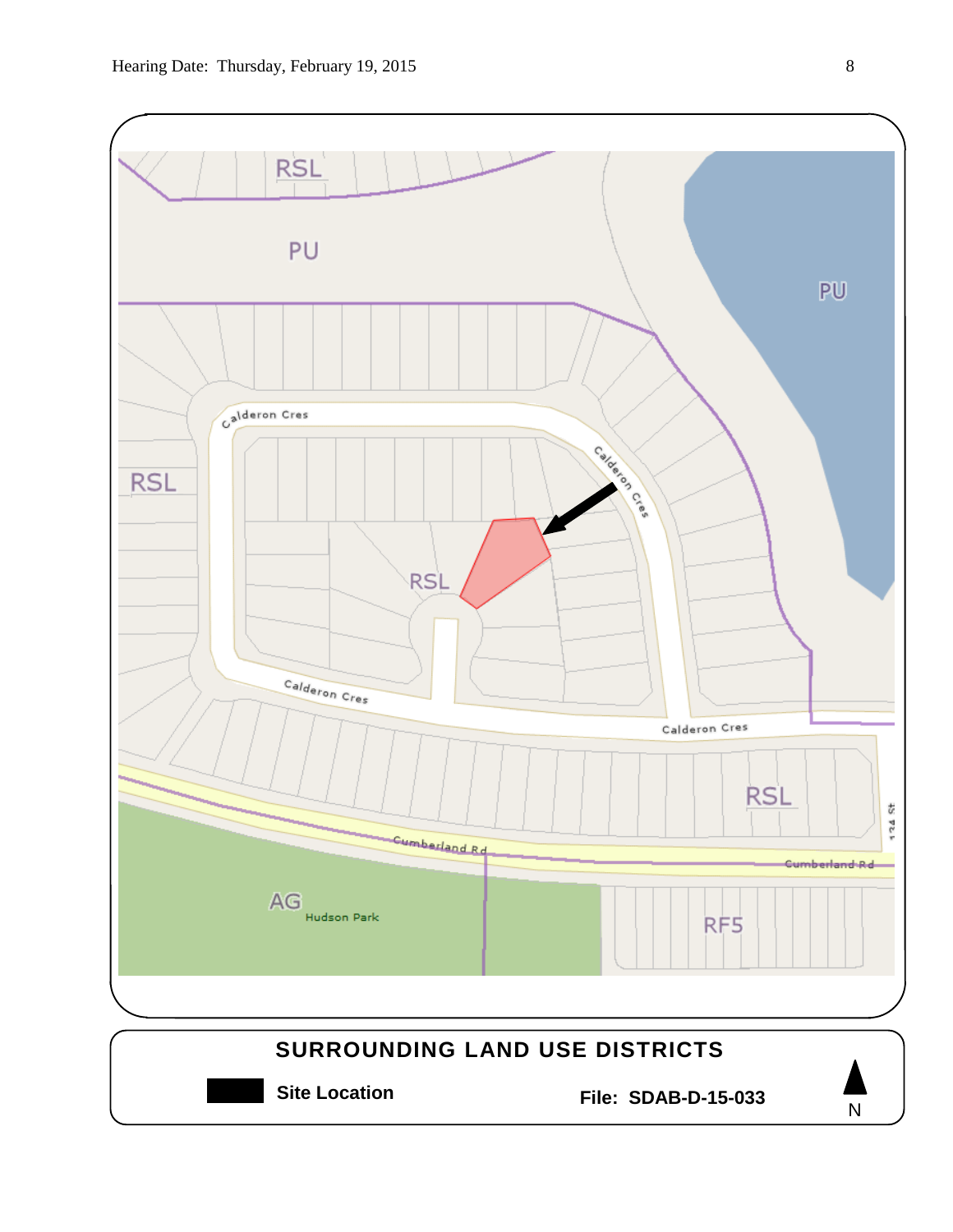| <b>ITEM II: 10:00 A.M.</b> |                                                        | FILE: SDAB-D-15-034                                                                                                                                                                                                                                                      |
|----------------------------|--------------------------------------------------------|--------------------------------------------------------------------------------------------------------------------------------------------------------------------------------------------------------------------------------------------------------------------------|
|                            | AN APPEAL FROM THE DECISION OF THE DEVELOPMENT OFFICER |                                                                                                                                                                                                                                                                          |
|                            | <b>APPELLANT:</b>                                      | 1                                                                                                                                                                                                                                                                        |
|                            | <b>APPLICATION NO.:</b>                                | 150940338-001                                                                                                                                                                                                                                                            |
|                            | <b>ADDRESS OF APPELLANT:</b>                           | 11379 - 174 Street NW, Edmonton AB T5S<br>1B7                                                                                                                                                                                                                            |
|                            | <b>APPLICATION TO:</b>                                 | Construct a Single Detached House with<br>attached Garage, front veranda, fireplaces,<br>rear uncovered deck (5.79 metres by 4.27<br>metres), rear covered deck (10.06 metres by<br>4.27 metres), and basement development<br>(not to be used as an additional Dwelling) |
|                            | <b>DECISION OF THE</b><br>DEVELOPMENT AUTHORITY:       | Refused                                                                                                                                                                                                                                                                  |
|                            |                                                        |                                                                                                                                                                                                                                                                          |
|                            | <b>DECISION DATE:</b>                                  | January 27, 2015                                                                                                                                                                                                                                                         |
|                            | <b>DATE OF APPEAL:</b>                                 | January 27, 2015                                                                                                                                                                                                                                                         |
|                            | MUNICIPAL DESCRIPTION<br>OF SUBJECT PROPERTY:          | 3920 - Aspen Drive West NW                                                                                                                                                                                                                                               |
|                            | <b>LEGAL DESCRIPTION:</b>                              | Plan 6773MC Blk 15 Lot 2                                                                                                                                                                                                                                                 |
|                            | ZONE:                                                  | RF1 Single Detached Residential Zone                                                                                                                                                                                                                                     |
|                            | OVERLAY(S):                                            | Mature Neighbourhood Overlay<br>North Saskatchewan River Valley & Ravine<br><b>System Protection Overlay</b>                                                                                                                                                             |
|                            | <b>STATUTORY PLAN:</b>                                 | N/A                                                                                                                                                                                                                                                                      |
|                            |                                                        |                                                                                                                                                                                                                                                                          |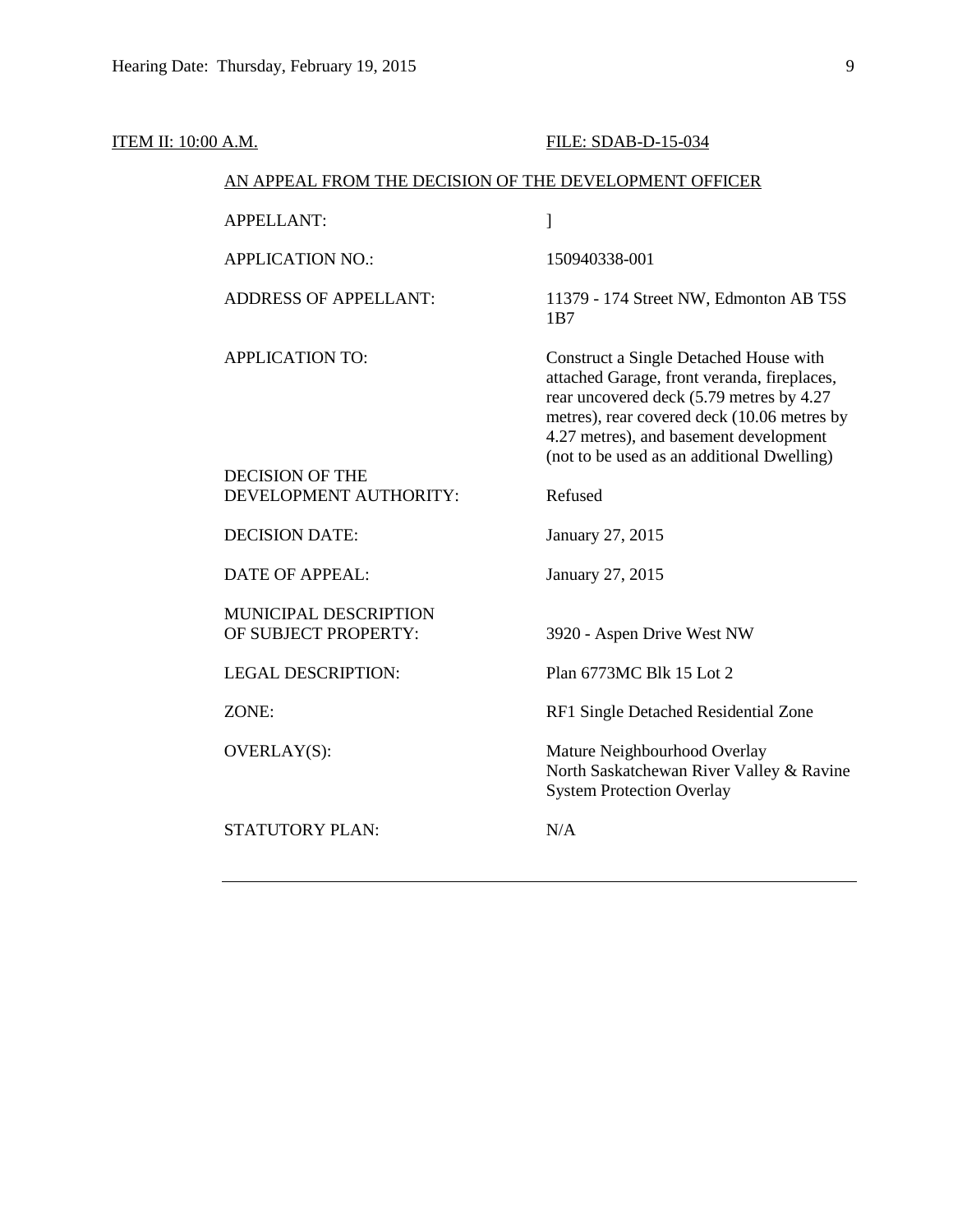### DEVELOPMENT OFFICER'S DECISION

REFUSED - The proposed development is refused for the following reasons:

Section 814.3 (19)(a) - For Single Detached Housing, with no Lane access, with a front or side attached Garage, the Garage shall be developed in accordance with the following: The Garage shall be constructed to accommodate a maximum of two vehicles. Proposed: Triple front attached garage Exceeds by: 1 stall

Section 814.3 (11) - If vehicular access is provided from a public roadway other than a Lane, a Garage may only protrude beyond the front wall of the principal building a distance that is characteristic of the majority of existing Garages on the blockface. The Garage may have a width that does not exceed the width of the majority of existing Garages on the blockface.

| Average Garage projection:  |       | 4.54m  |
|-----------------------------|-------|--------|
| Proposed Garage Projection: |       | 12.80m |
| Exceeds by:                 | 8.26m |        |

### APPELLANT'S SUBMISSION

The current street face of eight homes backing the river valley exists with 3 houses that have 3 car garages. This proposal makes for the fourth, exactly half the homes and is a consistent characteristic of the neighbourhood. The side drive garage doors face a park and do not adversely affect the use or enjoyment of adjacent properties or the nearest neighbor to the north. The setback distance and setting match a home recently approved and built at the end of the block seven lots over. We have submitted three different designs to address the concerns identified by neighbours consulted through the required process and subsequently reduced the variances initially identified.

### SUBDIVISION AND DEVELOPMENT APPEAL BOARD OFFICER'S COMMENTS

This is an application to construct a Single Detached House with attached Garage, front veranda, fireplaces, rear uncovered deck (5.79 metres by 4.27 metres, rear covered deck (10.06 metres by 4.27 metres), and basement development (not to be used as an additional Dwelling).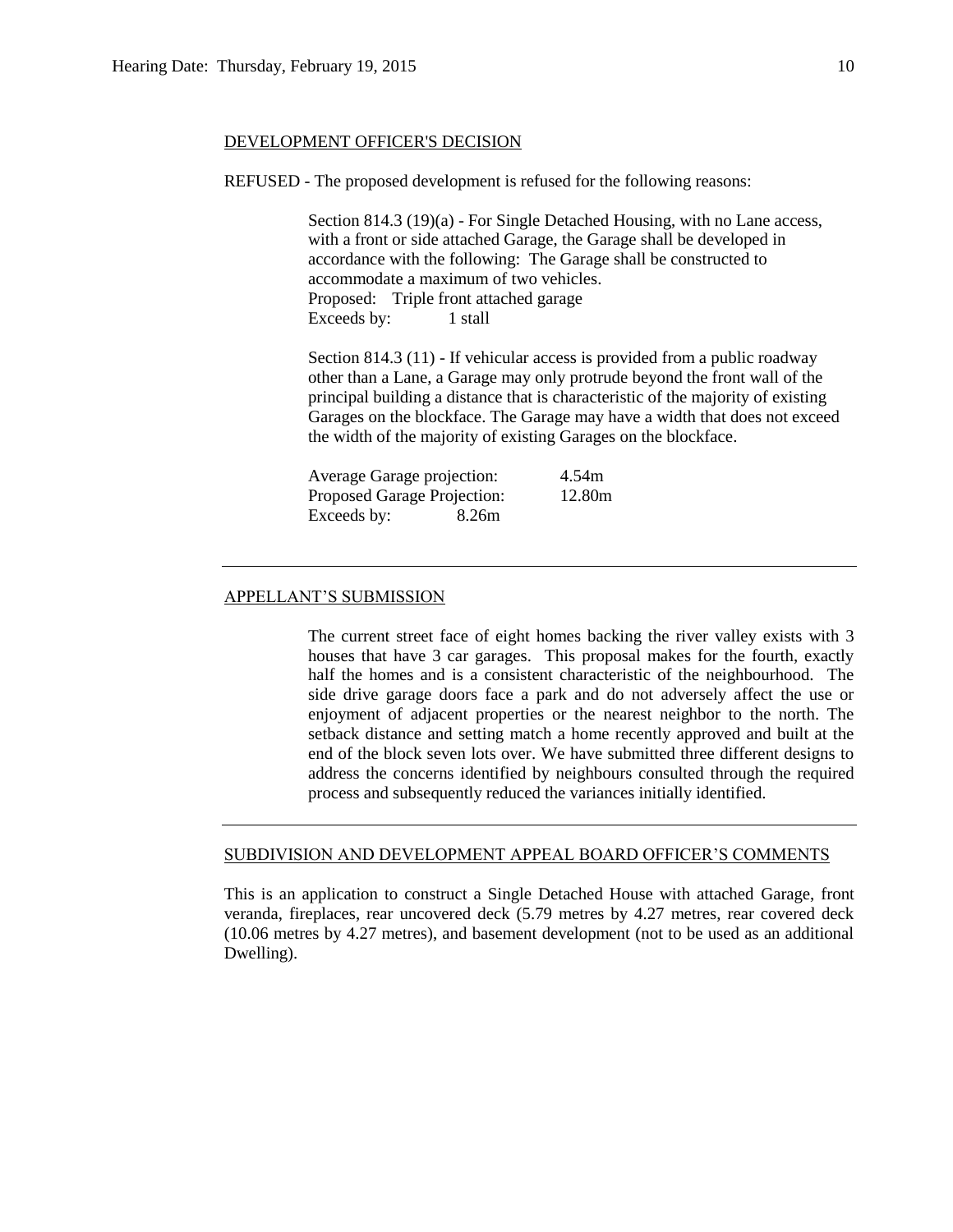The site is located on the west side of Aspen Drive West and north of 39A Avenue and is zoned RF1 Single Detached Residential Zone, Section 110 of the Edmonton Zoning Bylaw 12800. The site is within the Mature Neighbourhood Overlay, Section 814. The site is also within the North Saskatchewan River Valley & Ravine System Protection Overlay, Section 811.

**Single Detached Housing** is a Permitted Use in the RF1 Single Detached Residential Zone, Section 110.2(4).

Under Section 7.2(9), **Single Detached Housing** means development consisting of a building containing only one Dwelling, which is separate from any other Dwelling or building. Where a Secondary suite is a Permitted or Discretionary Use Class in a Zone, a building which contains Single Detached Housing may also contain a Secondary Suite. This Use Class includes Mobile Homes which conform to Section 78 of this Bylaw.

The submitted Plot Plan by Pals Geomatics Corp., dated July 29, 2014 (revised January 19, 2015) shows that the subject site is irregular shaped. The proposed Single Detached House with front attached Garage is located 6.29 metres from the (east) Front Lot Line, 2.53 metres from the (north) Side Lot Line, 3.39 metres from the (south) Side Lot Line, and 17.56 metres from the (west) Rear Lot Line. Vehicular access to the front attached Garage is from Aspen Drive West.

The submitted Plot Plan provides the following information:

| Site Area:                                                   | 1725.76 square metres |
|--------------------------------------------------------------|-----------------------|
| 40 percent Allowable Site Coverage:                          | 690.30 square metres  |
| Proposed Principal Building:<br>(with front attached Garage) | 434.49 square metres  |
| Proposed Total Site Coverage:                                | 434.49 square metres  |

Section 110.4(6)(a) states the maximum Site Coverage shall be as follows:

|          | Principal  | Accessory  | Principal        | Site<br>Total |
|----------|------------|------------|------------------|---------------|
|          | Dwelling   | building   | building<br>with | Coverage      |
|          | building   |            | attached         |               |
|          |            |            | Garage           |               |
| Single   | 28 percent | 12 percent | 40 percent       | 40 percent    |
| Detached |            |            |                  |               |
| Housing  |            |            |                  |               |

Section 814.3(11) states if vehicular access is provided from a public roadway other than a Lane, a Garage may only protrude beyond the front wall of the principal building a distance that is characteristic of the majority of existing Garages on the blockface. The Garage may have a width that does not exceed the width of the majority of existing Garages on the blockface.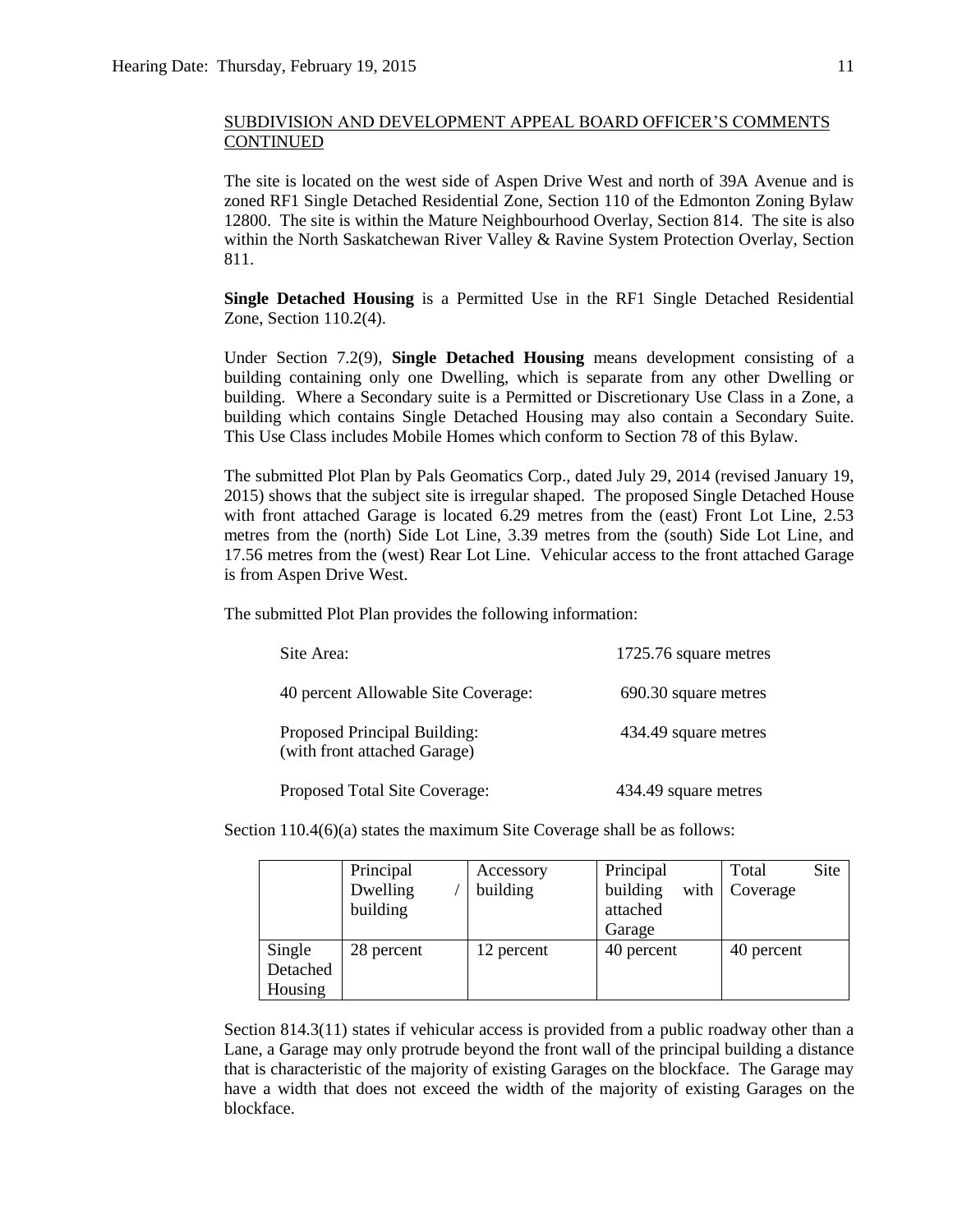**The Development Officer determined the average Garage projection on the blockface is 4.45 metres. The proposed development provides a Garage projection of 12.80 metres, which is in excess of the average Garage projection on the blockface by 8.35 metres.**

Section 814.3(19)(a) states for Single Detached Housing with a front or side attached Garage, the Garage shall be constructed to accommodate a maximum of two vehicles.

### **The Development Officer determined the maximum number of vehicles in the Garage is two. The proposed development provides a three vehicle Garage, which exceeds the maximum number of vehicles by one.**

Section 814.3(24) states when a Development Permit application is made and the Development Officer determines that the proposed development does not comply with the regulations contained in this Overlay:

- a. the applicant shall contact the affected parties, being each assessed owner of land wholly or partly located within a distance of 60.0 metres of the Site of the proposed development and the President of each affected Community League;
- b. the applicant shall outline, to the affected parties, any requested variances to the Overlay and solicit their comments on the application;
- c. the applicant shall document any opinions or concerns, expressed by the affected parties, and what modifications were made to address their concerns; and
- d. the applicant shall submit this documentation to the Development Officer no sooner than twenty-one calendar days after giving the information to all affected parties.

Under Section 6.1(41), **Garage** means an Accessory building, or part of a principal building designed and used primarily for the storage of motor vehicles and includes a carport.

Section 814.1 states the purpose of Mature Neighbourhood Overlay is to ensure that new low density development in Edmonton's mature residential neighbourhoods is sensitive in scale to existing development, maintains the traditional character and pedestrian-friendly design of the streetscape, ensures privacy and sunlight penetration on adjacent properties and provides opportunity for discussion between applicants and neighbouring affected parties when a development proposes to vary the Overlay regulations.

Section 811.1 states the purpose of this Overlay is to provide a development setback from the North Saskatchewan River Valley and Ravine System.

Section 110.1 states the purpose of the RF1 Single Detached Residential Zone is to provide for Single Detached housing while allowing other forms of small scale housing in the form of Secondary Suites, Semi-detached Housing and Duplex housing under certain conditions.

Included in the Sustainable Development Department's POSSE system, under "Docs", is a Memorandum dated September 24, 2014 from Shawn McArthur, Senior Geotechnical Engineer, Engineering Services, Transportation Department. **A copy of the Memorandum from Transportation Services is on file.**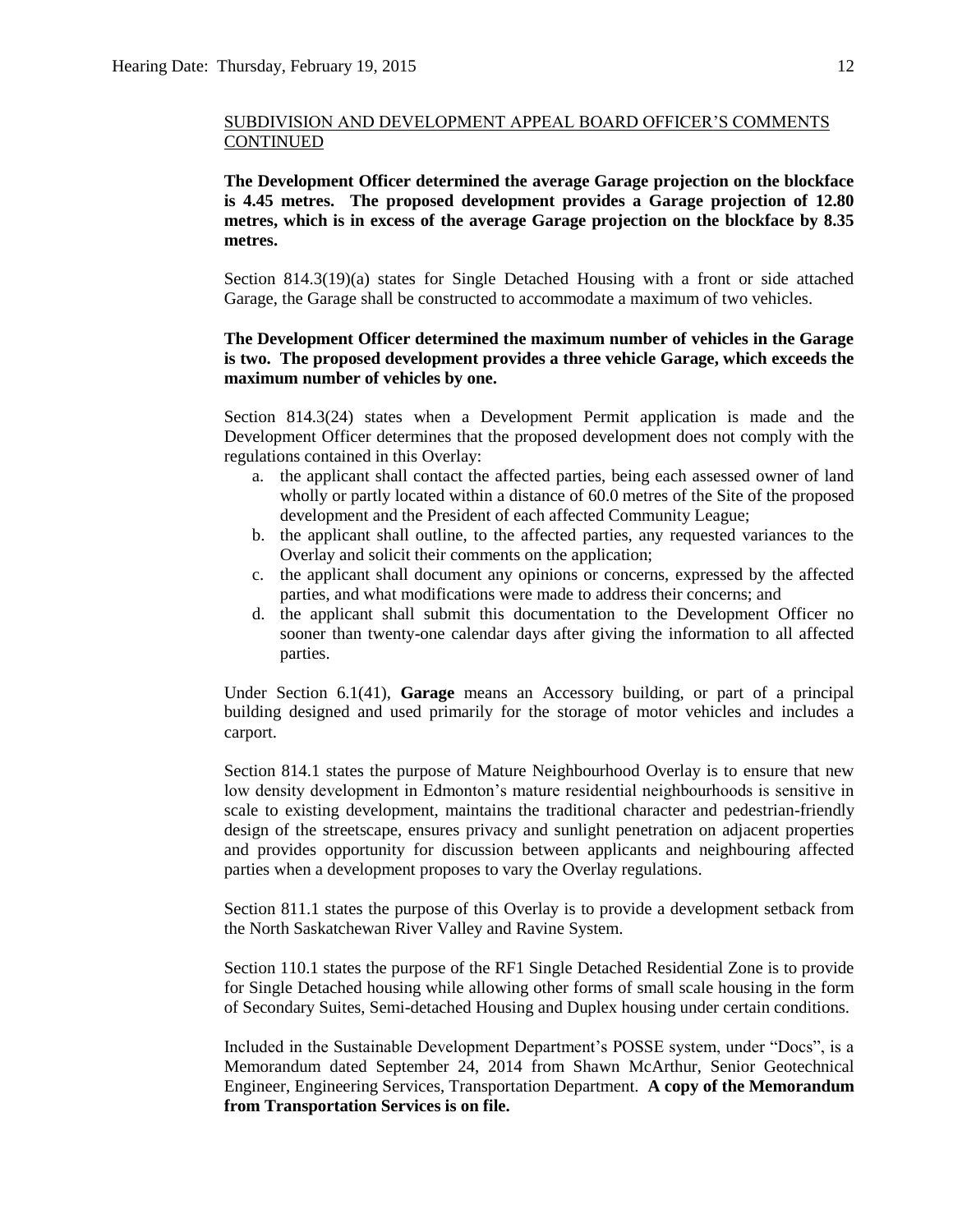The following permit application is listed in the Sustainable Development POSSE system:

| Application   | <b>Description</b>                  | <b>Decision</b>                                    |
|---------------|-------------------------------------|----------------------------------------------------|
| <b>Number</b> |                                     |                                                    |
| 150929091-001 | Detached House and rear conditions. | To demolish a Single March 19, 2014; Approved with |
|               | detached Garage                     |                                                    |

### NOTICE TO APPLICANT/APPELLANT

Provincial legislation requires that the Subdivision and Development Appeal Board issue its official decision in writing within fifteen days of the conclusion of the hearing. Bylaw No. 11136 requires that a verbal announcement of the Board's decision shall be made at the conclusion of the hearing of an appeal, but the verbal decision is not final nor binding on the Board until the decision has been given in writing in accordance with the Municipal Government Act.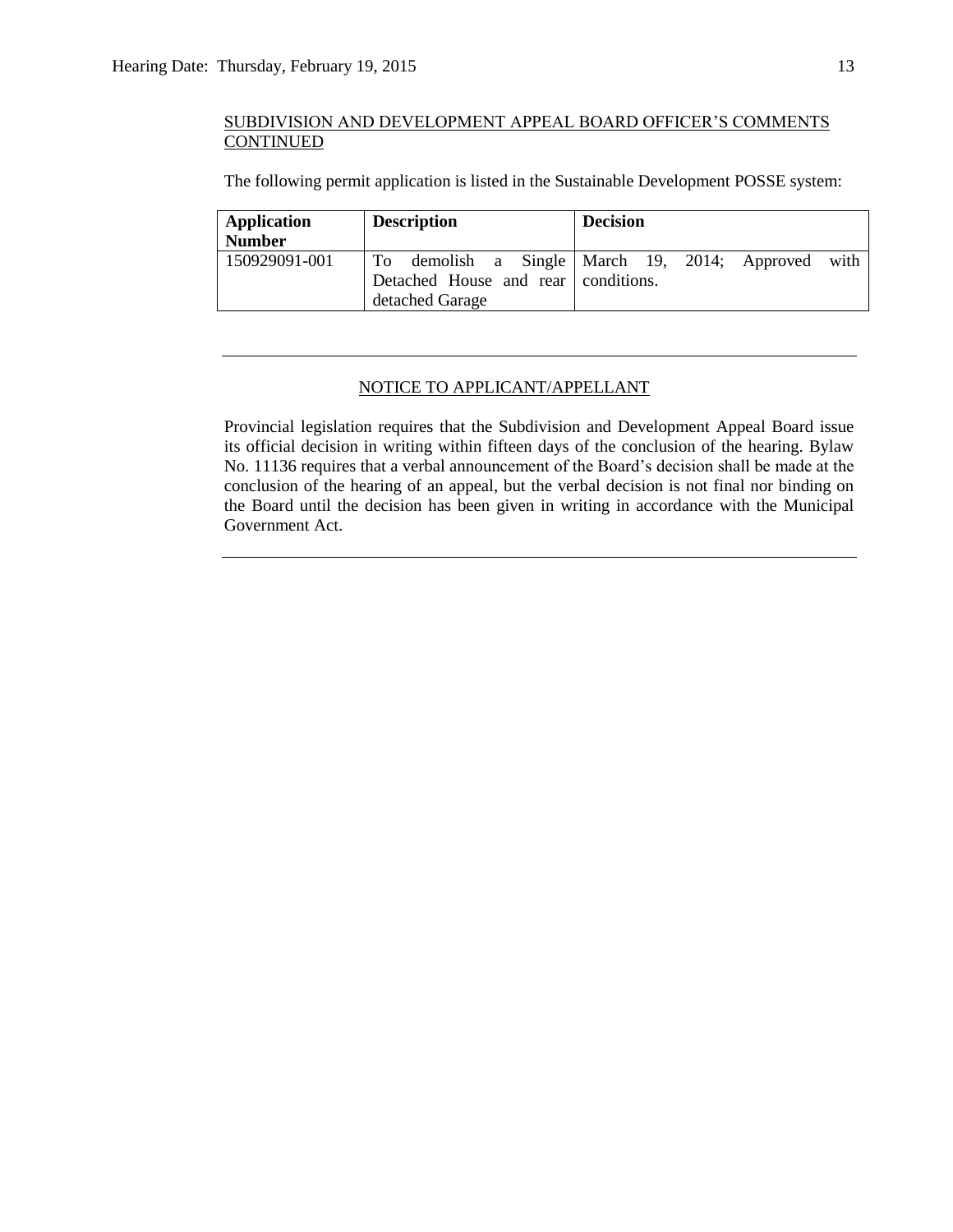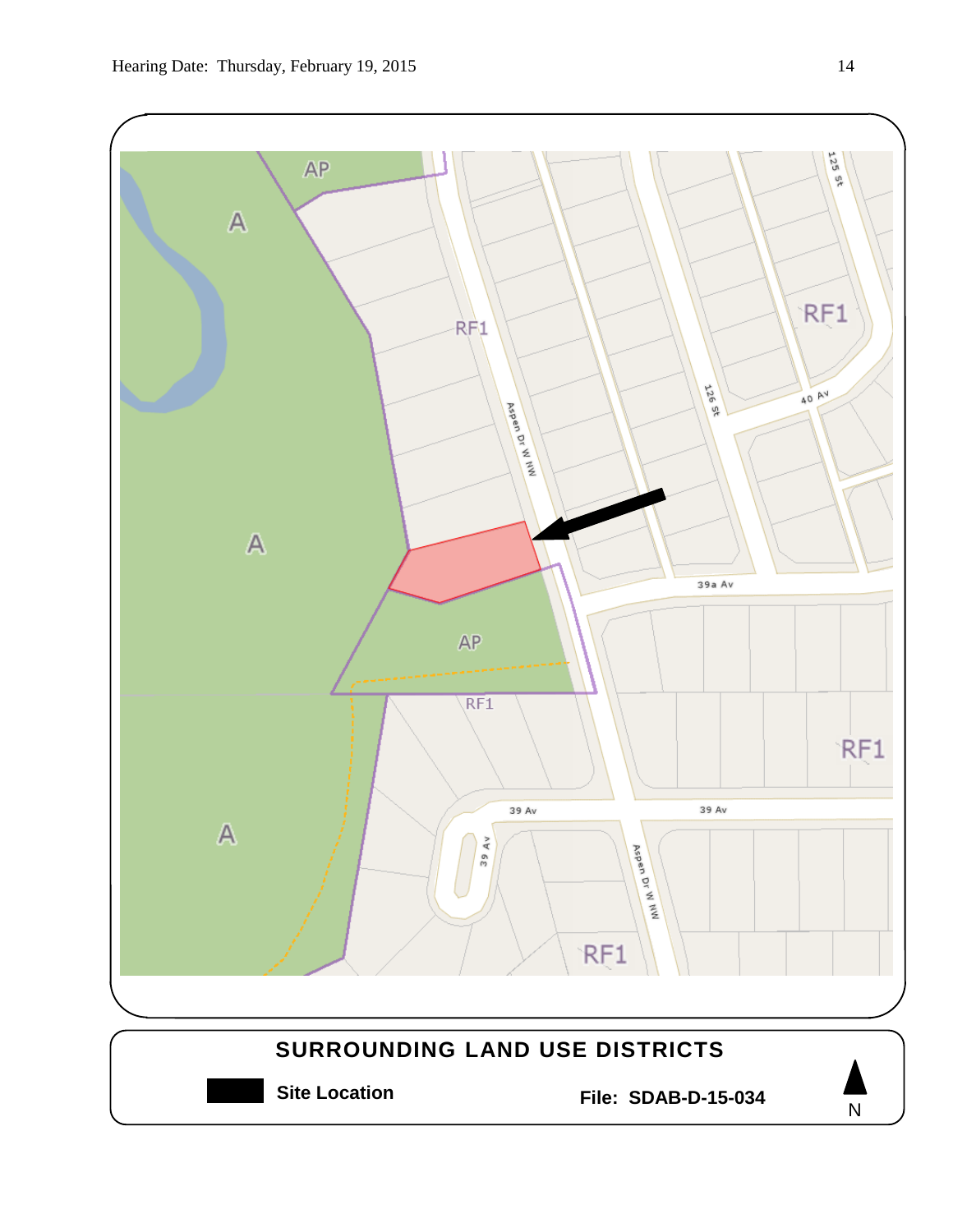# **TO BE RAISED**

### ITEM III: 12:15 P.M. FILE: SDAB-D-15-011

### AN APPEAL FROM THE DECISION OF THE DEVELOPMENT OFFICER BY AN ADJACENT PROPERTY OWNER

### APPELLANT:

APPLICATION NO.: 163680256-001

APPLICATION TO: Operate a Major Home Based Business from December 3, 2014 to December 3, 2019 (printing and applying 3M hood protection film)

### DECISION OF THE DEVELOPMENT AUTHORITY: Approved with Conditions

DECISION DATE: December 3, 2014

NOTIFICATION PERIOD: December 9, 2014 to December 22, 2014

DATE OF APPEAL: December 17, 2014

RESPONDENT:

MUNICIPAL DESCRIPTION OF SUBJECT PROPERTY: 344 - Hunters Run NW

OVERLAY: N/A

LEGAL DESCRIPTION: Lot 7, Block 3, Plan 9623659

ZONE: RF1 Single Detached Residential Zone

STATUTORY PLAN: Haddow Neighbourhood Area Structure Plan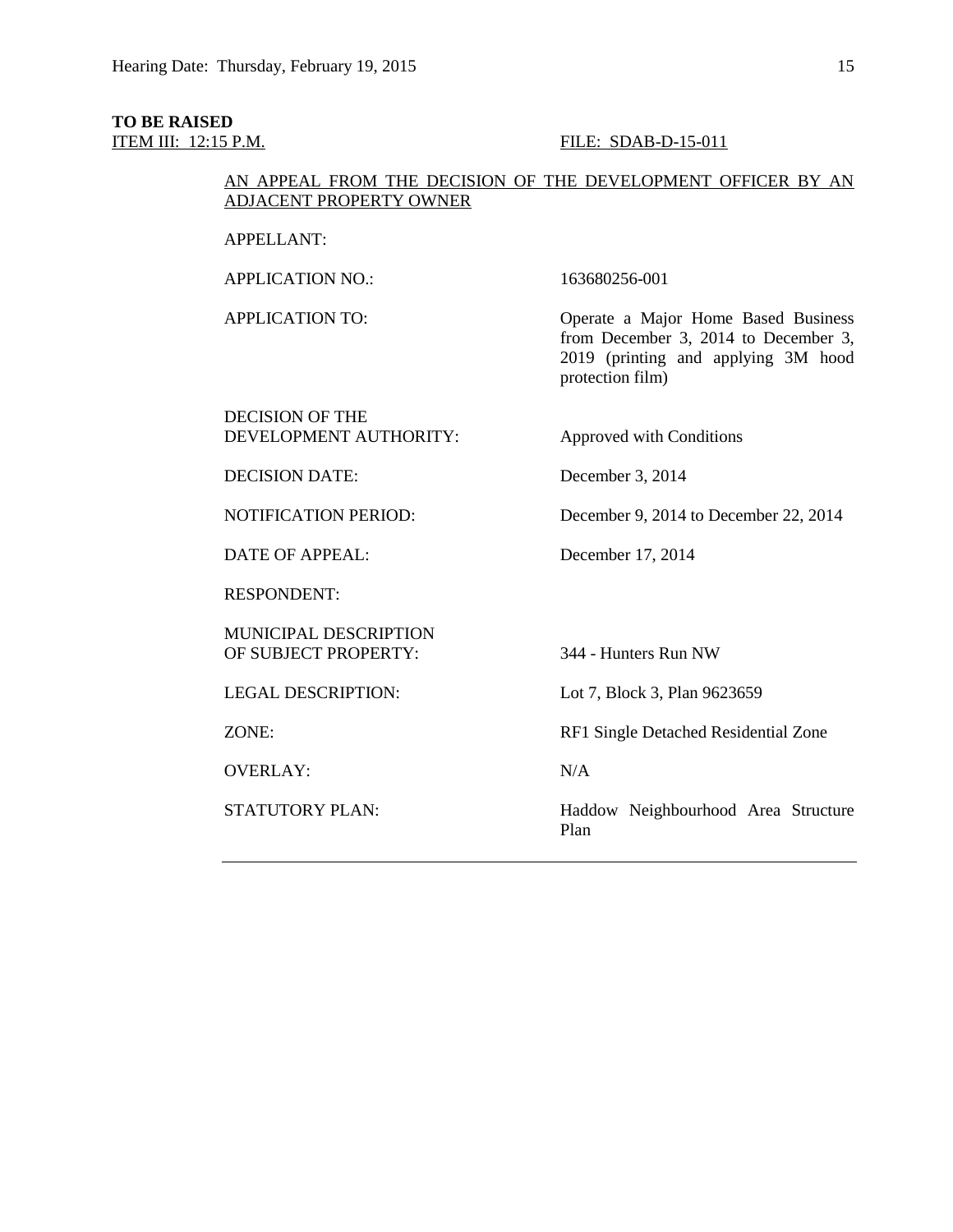### DEVELOPMENT OFFICER'S DECISION

"APPROVED – The proposed development is approved subject to the following conditions:

> 1. This Development Permit is NOT valid until the Notification Period expires in accordance to Section 21.1. (Reference Section 17.1)

> 2. This Development Permit may be revoked or invalidated, at any time, if the Home Based Business as stated in the Permit Details, or if the character or appearance of the Dwelling or Accessory Building, changes. This includes mechanical or electrical equipment used which creates external noise or interference with home electronic equipment in adjacent Dwellings. (Reference Section 23.5)

> 3. Any expansion of the business such as an increase in customers, addition of employees, changes to the hours of operation, or additional equipment requires that a new Development Permit MUST be obtained.

> 4. This approval is for a 5 year period ONLY from the date of this decision. A new Development Permit must be applied for to continue to operate the business from this location after December 3rd, 2019.

> 5. There shall be no exterior display or advertisement other than an identification plaque or sign a maximum of 20 centimetres (8 inches) by 30.5 centimetres (12 inches) in size located on the dwelling.

> 6. The business Use must be secondary to the residential Use of the building and no aspects of the business operations shall be detectable from outside the property.

> 7. Only 1 employee shall work at the site at one time; any increase in employees working on site will require a separate Development Permit application and approval.

> 8. There shall only be one client vehicle at the site at one time; client visits shall not overlap.

> 9. All work associated with the Major Home Based Business must occur within the attached garage.

> 10. No client or employee vehicles shall be stored on neighbouring properties nor shall they be stored on the public road right-of-way.

> 11. The hours of operation for the Major Home Based Business must be from 9am - 5pm; any change in operation hours will require a new Development Permit.

> 12. No offensive noise, odour, vibration, smoke, litter, heat or other objectionable effect shall be produced.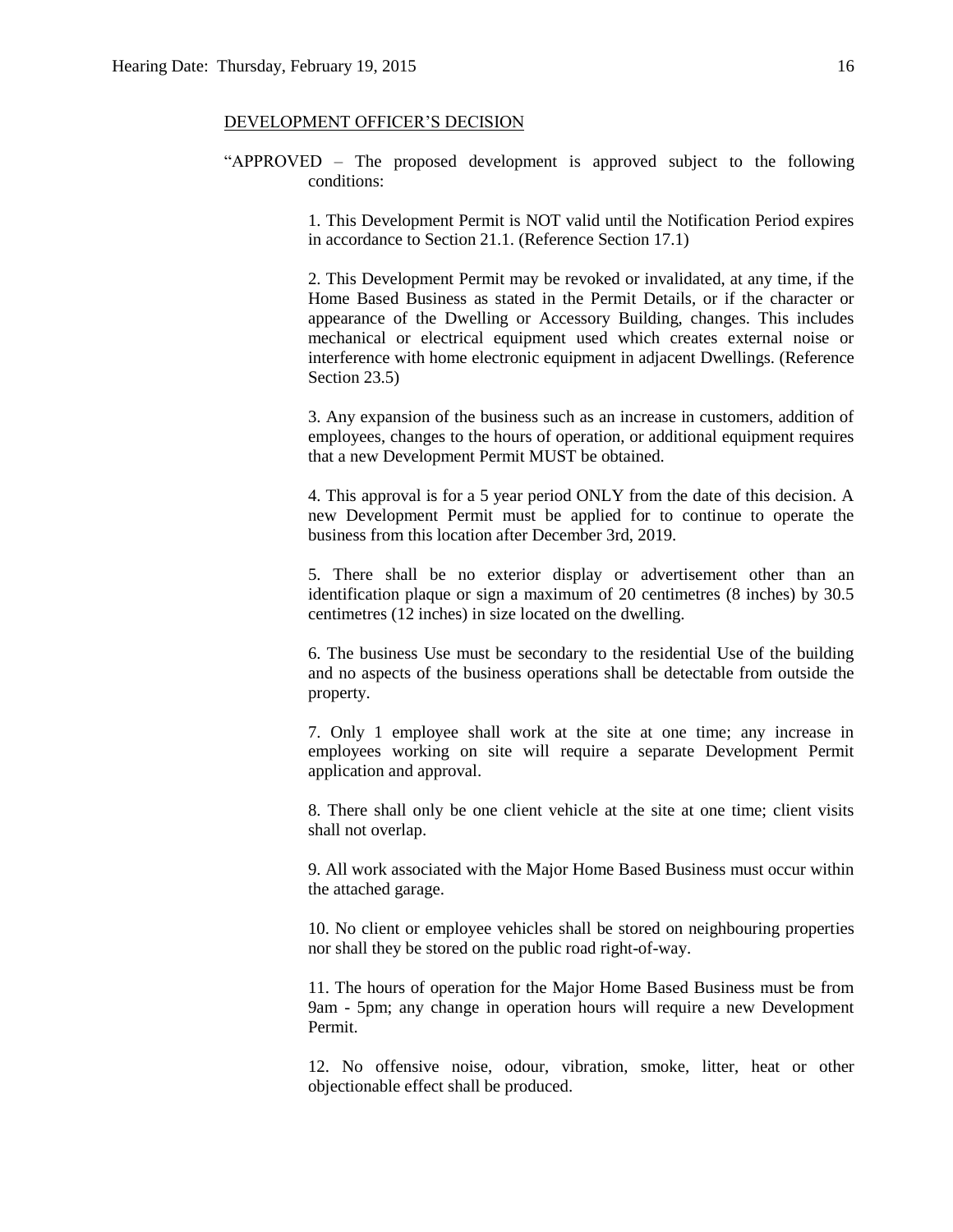### DEVELOPMENT OFFICER'S DECISION (CONTINUED)

13. The business Use shall not involve the use of commercial vehicles or vehicles weighing over 4500 kg.

14. The business Use must maintain the privacy and enjoyment of adjacent residences and the character of the neighbourhood.

15. No commodity(ies) shall be displayed on the premises.

16. There shall be no outdoor storage of materials associated with the business.

17. All parking for the Home Based Business must be accommodated on site. Parking on the street in conjunction with this Home Based Business is not permitted. All parking related to the business shall take place at an approved private property location (Reference Section 54.2(2)(a) of the Edmonton Zoning Bylaw).

18. There is absolutely no outdoor business-related activities at any time.

19. All commercial, industrial and overweight vehicles shall be parked at an approved storage facility when not in use. The Development Permit will be revoked if any commercial, industrial and overweight vehicles are parked/stored on the Residential Site.

20. Residential properties do not store dangerous goods.

\_\_\_\_\_\_\_\_\_\_\_\_\_\_\_\_\_\_\_\_\_\_\_\_\_\_\_\_\_\_\_\_\_\_\_\_\_\_\_\_\_\_\_\_\_\_\_\_\_\_\_\_\_\_\_\_\_\_\_\_\_\_\_\_\_\_

21. An approved Development Permit means that the proposed development has been reviewed only against the provisions of the Edmonton Zoning Bylaw. It does not remove obligations to

conform with other legislation, bylaws or land title instruments such as the Municipal Government Act, the ERCB Directive 079, the Edmonton Safety Codes Permit Bylaw or any caveats, covenants or easements that might be attached to the Site."

### APPELLANT'S SUBMISSION

"In our neighbourhood, Mr. Nissamnka Wijayanayaka is known as VJ, and we will refer to him as such throughout.

There are 4 main reasons for appeal:

1. The proposed business is for the benefit of a person (a relative or family friend of VJ) who does not live at 344 Hunters Run and is not the home owner. It does not seem reasonable that a Major Home Based Business permit should be granted to someone who is not the homeowner and not even a resident of the street.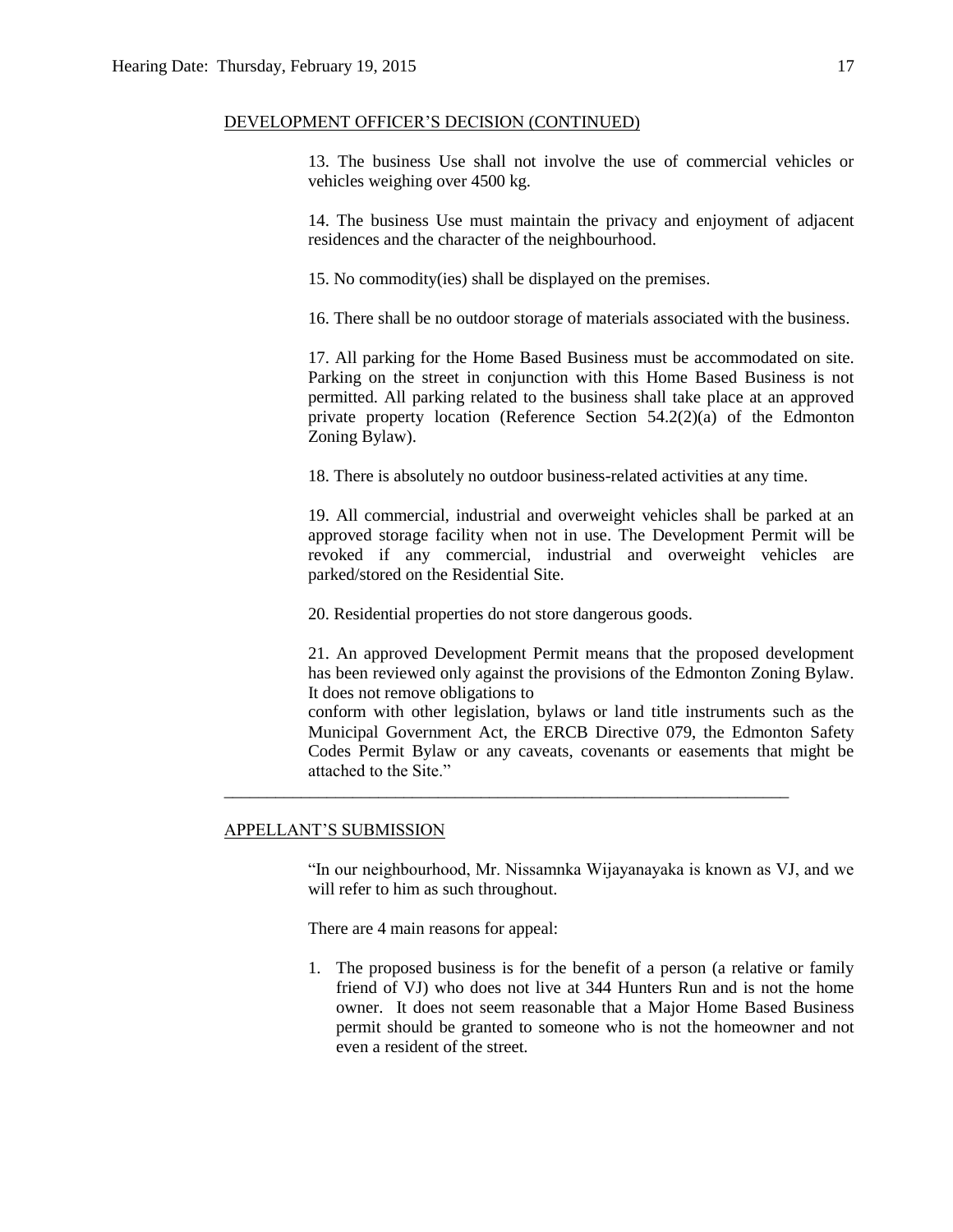### APPELLANT'S SUBMISSION (CONTINUED)

As an aside, in discussions, VJ seemed unaware that the application had been submitted in November (leaving us wondering who had actually filled out the application). He also expressed surprise that the application had been approved by the city at all and commented that this business would be more suited to an industrial area.

2. Term #10 of the Permit specifies that "no client or employee vehicles … shall be stored on the public right of way." But this Term does not fully address the parking issue.

Family Parking – VJ and his family commonly park five (5) vehicles at their residence now, typically 2 in the garage, 2 on the driveway and 1 on the street. In order to access the garage (where Term #9 specifies that all work "must occur") at least four (4) vehicles will have to be parked elsewhere, almost certainly on the street.

VJ has not respected the city's parking bylaws to this point, often parking a vehicle in front of his home in the current winter 'no parking' zone, and in summer leaving a vehicle parked in the street for extended periods of time, weeks at least, and at times without a current license. VJ has told me that no one can tell him where to park.

Employee Parking – As the actual business owner/operator does not live at the residence it is likely that he will drive to work, adding one (1) more vehicle.

Customer Parking – In most automotive businesses, customers leave their vehicles at the start of the day and pick them up at the end of the day. If we assume 3 jobs per day (as specified in the permit) there will be three (3) additional vehicles to be parked somewhere in the area. This is directly contrary to Term #8, "There shall only be one client vehicle at the site at one time; client visits shall not overlap.

In consequence, it is clear to us that Term #10, "No client or employee vehicles shall be stored on neighbouring properties nor shall they be stored on the public road right-of-way" and Term #17, "Parking on the street in conjunction with this Home based business is not permitted), will not be complied with.

There is not a lot of on-street parking on Hunters Run, and even less so with the current one side winter parking ban. We have no doubt there will be ongoing parking issues, which is contrary to the terms of the permit.

3. The application of 3M protective film requires that the vehicle surface be prepared by washing and in some circumstances by application of solvents (to remove road debris and wax for example). For practical and health and safety reasons it is unlikely that these tasks could be carried out in the enclosed garage of this residence and are more likely to be carried out on the driveway or in the street, with much greater impact on adjacent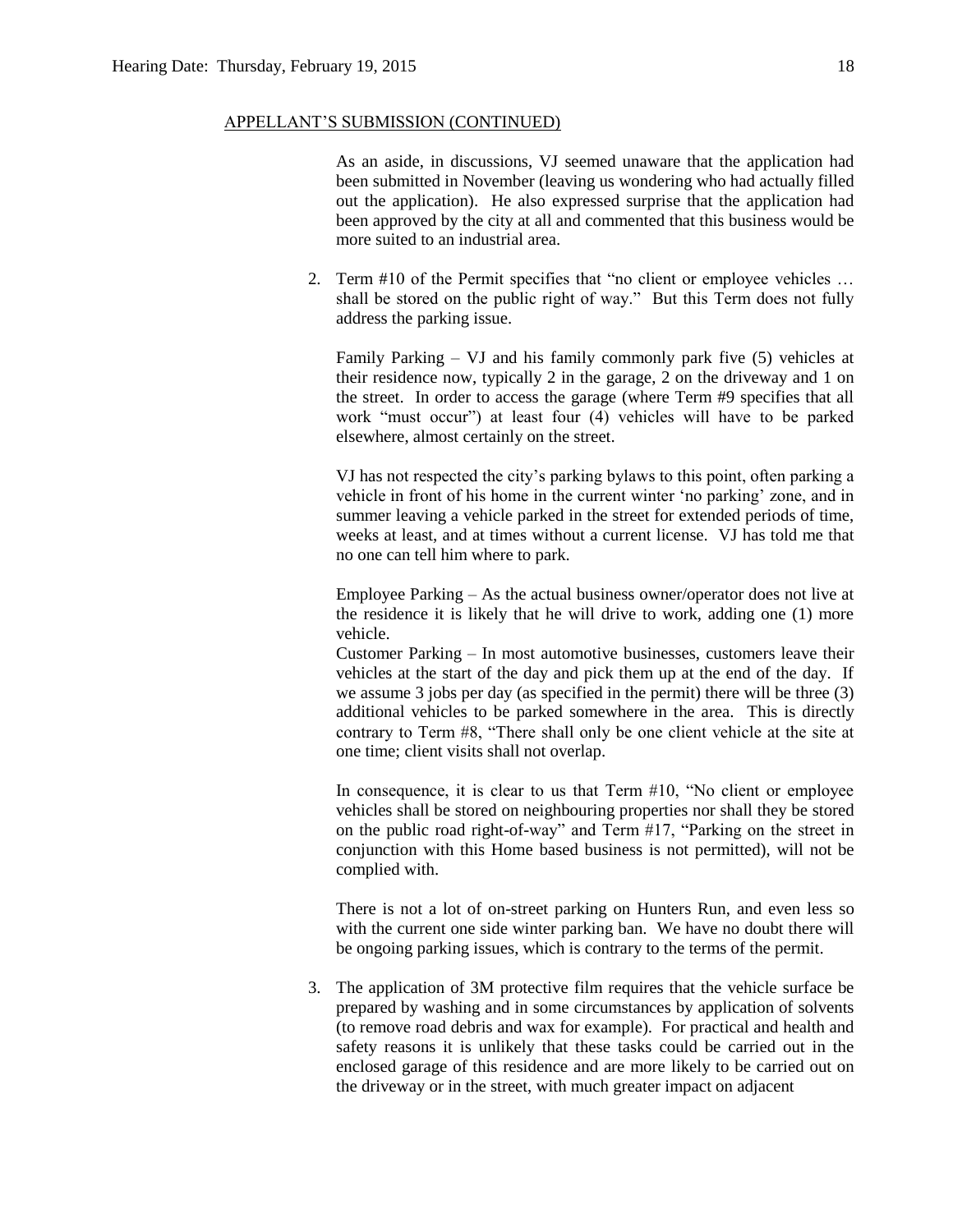### APPELLANT'S SUBMISSION (CONTINUED)

properties than is implied by the permit. This is another reason why this type of business is usually carried out in a commercial or industrial area and not a residence.

As such, it is evident that Term #9, "All work associated with the Major Home Based Business must occur within the attached garage" and Term #18 "There is absolutely no outdoor business-related activities at any time" cannot be complied with either.

4. Hunters Run is a very quiet residential area, a circle in fact, where there is not a lot of traffic, and where non-residents have little business. The nature of the proposed Major Home Based Business will invite strangers to come for estimates, and because of the time taken to apply the hood protective film, customers may be driven elsewhere (resulting in even more traffic), or left to wander in the neighbourhood (where there is literally no place to go, creating a potential security issue) for an extended period. Alternatively, if the business provides a waiting area in the garage, one (1) more vehicle will have to be parked elsewhere.

Finally, deliveries and warrantee work would add additional traffic to the neighbourhood.

Most of us bought our homes in this neighbourhood because it is quiet and secure and that feature is to be taken from us."

### SUBDIVISION AND DEVELOPMENT APPEAL BOARD OFFICER'S COMMENTS

\_\_\_\_\_\_\_\_\_\_\_\_\_\_\_\_\_\_\_\_\_\_\_\_\_\_\_\_\_\_\_\_\_\_\_\_\_\_\_\_\_\_\_\_\_\_\_\_\_\_\_\_\_\_\_\_\_\_\_\_\_\_\_\_\_\_

This application is to operate a Major Home Based Business from December 3, 2014 to December 3, 2019 (printing and applying 3M hood protection film).

The site is located on the south side of Hunters Run, west of Riverbend Road, south of Heath Road and is zoned RF1 Single Detached Residential Zone, Section 110 of the Edmonton Zoning Bylaw 12800. The site is within the Haddow Neighbourhood Area Structure Plan, under Bylaw 10452, approved by City Council on July 22, 1993.

The Subdivision and Development Appeal Board at a hearing on January 21, 2015 made and passed the following motion:

"that the appeal hearing be TABLED TO FEBRUARY 18 or 19, 2015 at the nonappearance of the Respondent."

A **Major Home Based Business** is a Discretionary Use in the RF1 Single Detached Residential Zone, Section 110.3(7).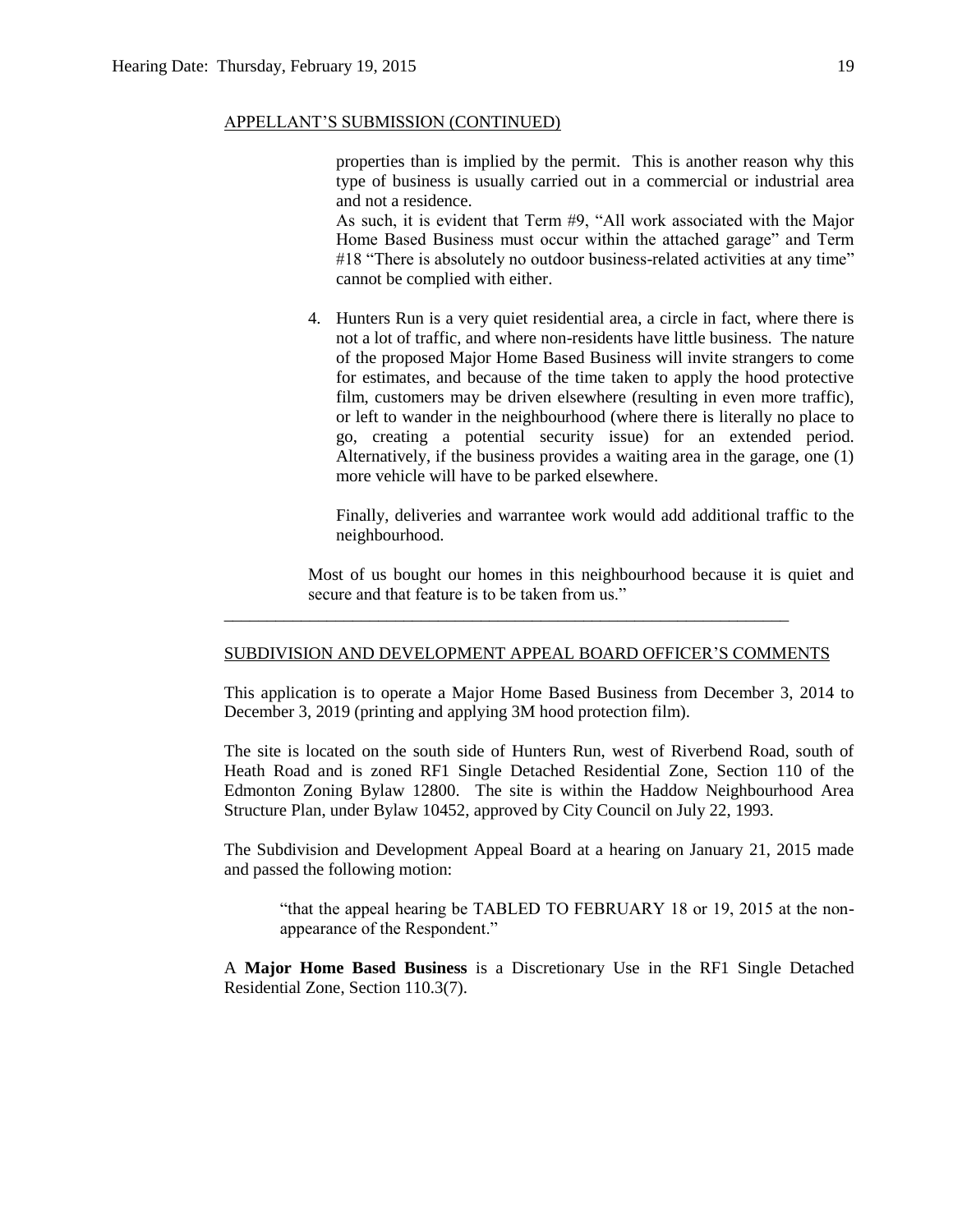Under Section 7.3(7), **Major Home Based Business** means development consisting of the use of an approved Dwelling or Accessory building by a resident of that Dwelling for one or more businesses such businesses may generate more than one business associated visit per day. The business use must be secondary to the residential Use of the building and shall not change the residential character of the Dwelling or Accessory building. The Dwelling may be used as a workplace by a non-resident. This Use Class includes Bed and Breakfast Operations but does not include General Retail Sales.

The Home Based Business Application indicates the proposed business activities on site are printing and applying 3M hood protection film using a graphtec plotter printer stored in the basement of the house. There will be 1 vehicle at a time, all work done inside the garage. There is no outdoor storage on site. There are 10 client visits per week; 2 client visits per day; 5 employee visits per week; and 1 employee visit per day. There is 1 client, courier and employee vehicle at one time. There are 4 vehicles registered to the property and there are 2 driveway parking spaces.

This application was approved by the Development Officer subject to conditions.

The decision of approval by the Development Officer has been appealed by an adjacent property owner located at 340 – Hunters Run and on behalf of neighbouring property owners.

Section 75 states that a [Major Home Based Business](javascript:void(0);) shall comply with the following regulations:

- 1. there shall be no exterior display or advertisement other than an identification plaque or Sign a maximum of 20 centimetres by 30.5 centimetres in size located on the Dwelling;
- 2. there shall be no mechanical or electrical equipment used that creates external noise, or visible and audible interference with home electronics equipment in adjacent Dwellings;
- 3. the Major Home Based Business shall not generate pedestrian or vehicular traffic, or parking, in excess of that which is characteristic of the Zone in which it is located;
- 4. the number of non-resident employees or business partners working on-site shall not exceed two at any one time;
- 5. there shall be no outdoor business activity, or outdoor storage of material or equipment associated with the business. Indoor storage related to the business activity shall be allowed in either the Dwelling or Accessory buildings;
- 6. the Major Home Based Business shall not change the principal character or external appearance of the Dwelling of Accessory buildings;
- 7. …
- 8. in addition to the information requirements of subsection 13.2 of this Bylaw, each application for a Development Permit for the Use Class Major Home Based Business shall include a description of the business to be undertaken at the premises, an indication of the number of business visits per week, provision for parking, and where any materials or equipment associated with the business use are to be stored; and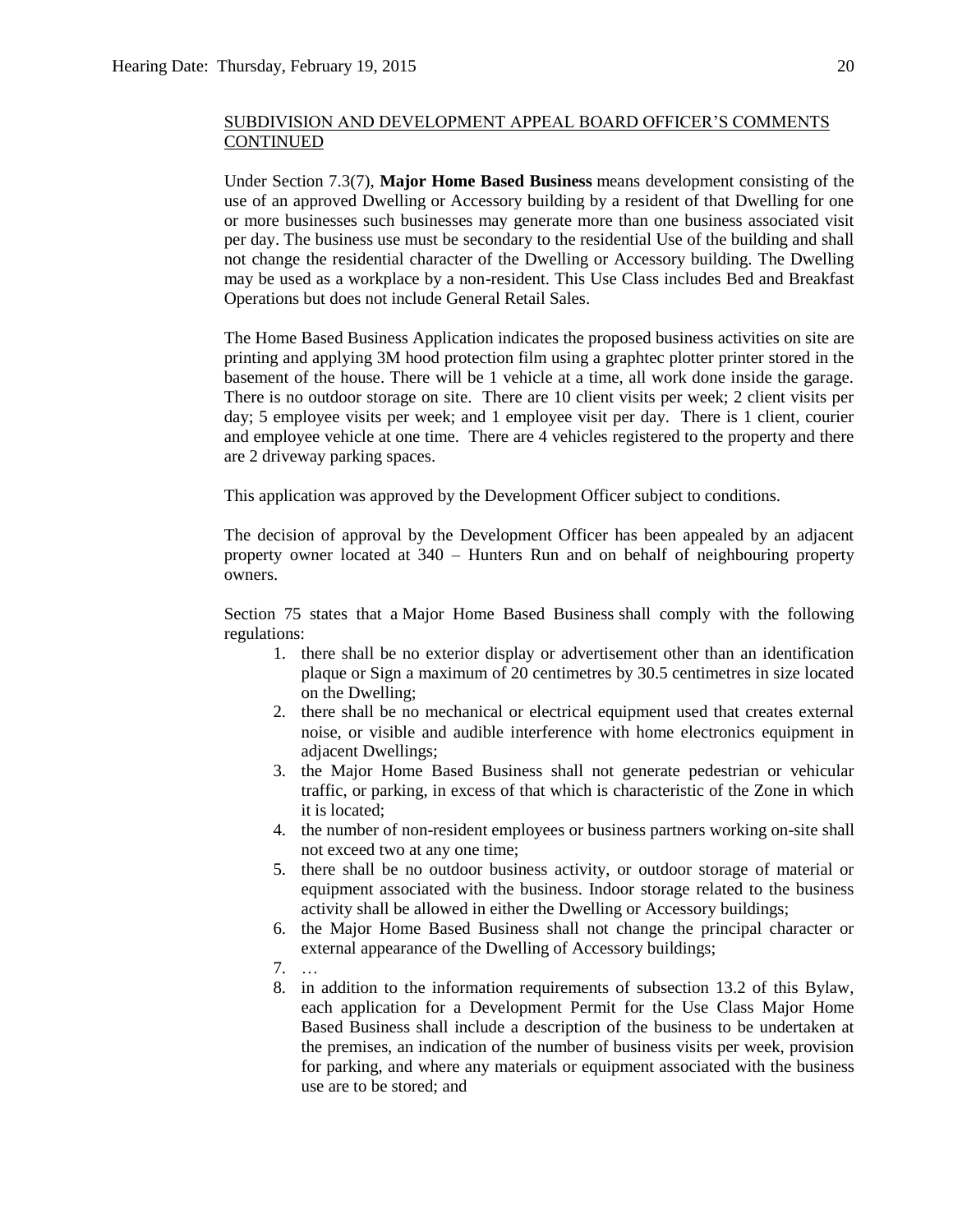- 9. the Major Home Based Business shall not be allowed if, in the opinion of the Development Officer, such Use would be more appropriately located in a Commercial or Industrial Zone having regard for the overall compatibility of the Use with the residential character of the area.
- 10. a Major Home Based Business shall not be allowed within the same principal Dwelling containing a Secondary Suite or within the same Site containing a Garage Suite or a Garden Suite and an associated principal Dwelling, unless the Home Based Business is a Bed and Breakfast Operation and the Secondary Suite or the Garage Suite or the Garden Suite is an integral part of the Bed and Breakfast Operation.

Section 54.2 Schedule  $1(A)(3)$  states Single Detached Housing requires a minimum of 2 parking spaces per Dwelling, may be in tandem and may include 1 Garage space.

Where a Front Yard driveway provides access to a parking space that is not within the Front Yard, the Development Officer may consider this driveway as the provision of a second car parking space that is in tandem.

Section 54.2 Schedule  $1(A)(8)$  states a Major Home Based Business requires a minimum of 1 parking space in addition to parking required for primary Dwelling.

Section  $54.2(4)(a)(i)$  states all required parking spaces shall be clear of any access driveways, aisles, ramps, columns, Signs or other similar obstructions, and except as provided below, each required off-street parking space shall be a minimum of 2.6 metres width with a minimum clear length of 5.5 metres exclusive of access drives or aisles, ramps, columns. Parking spaces shall have a vertical clearance of at least 2.0 metres. For parallel parking, the length of the parking spaces shall be increased to 7.0 metres, except that an end space with an open end shall be a minimum length of 5.5 metres.

Section 110.1 states that the purpose of the Single Detached Zone is to provide for Single Detached Housing while allowing other forms of small scale housing in the form of Secondary Suites, Semi-detached Housing and Duplex Housing under certain conditions.

### NOTICE TO APPLICANT/APPELLANT

\_\_\_\_\_\_\_\_\_\_\_\_\_\_\_\_\_\_\_\_\_\_\_\_\_\_\_\_\_\_\_\_\_\_\_\_\_\_\_\_\_\_\_\_\_\_\_\_\_\_\_\_\_\_\_\_\_\_\_\_\_\_\_\_\_\_

\_\_\_\_\_\_\_\_\_\_\_\_\_\_\_\_\_\_\_\_\_\_\_\_\_\_\_\_\_\_\_\_\_\_\_\_\_\_\_\_\_\_\_\_\_\_\_\_\_\_\_\_\_\_\_\_\_\_\_\_\_\_\_\_\_\_

Provincial legislation requires that the Subdivision and Development Appeal Board issue its official decision in writing within fifteen days of the conclusion of the hearing. Bylaw No. 11136 requires that a verbal announcement of the Board's decision shall be made at the conclusion of the hearing of an appeal, but the verbal decision is not final nor binding on the Board until the decision has been given in writing in accordance with the Municipal Government Act.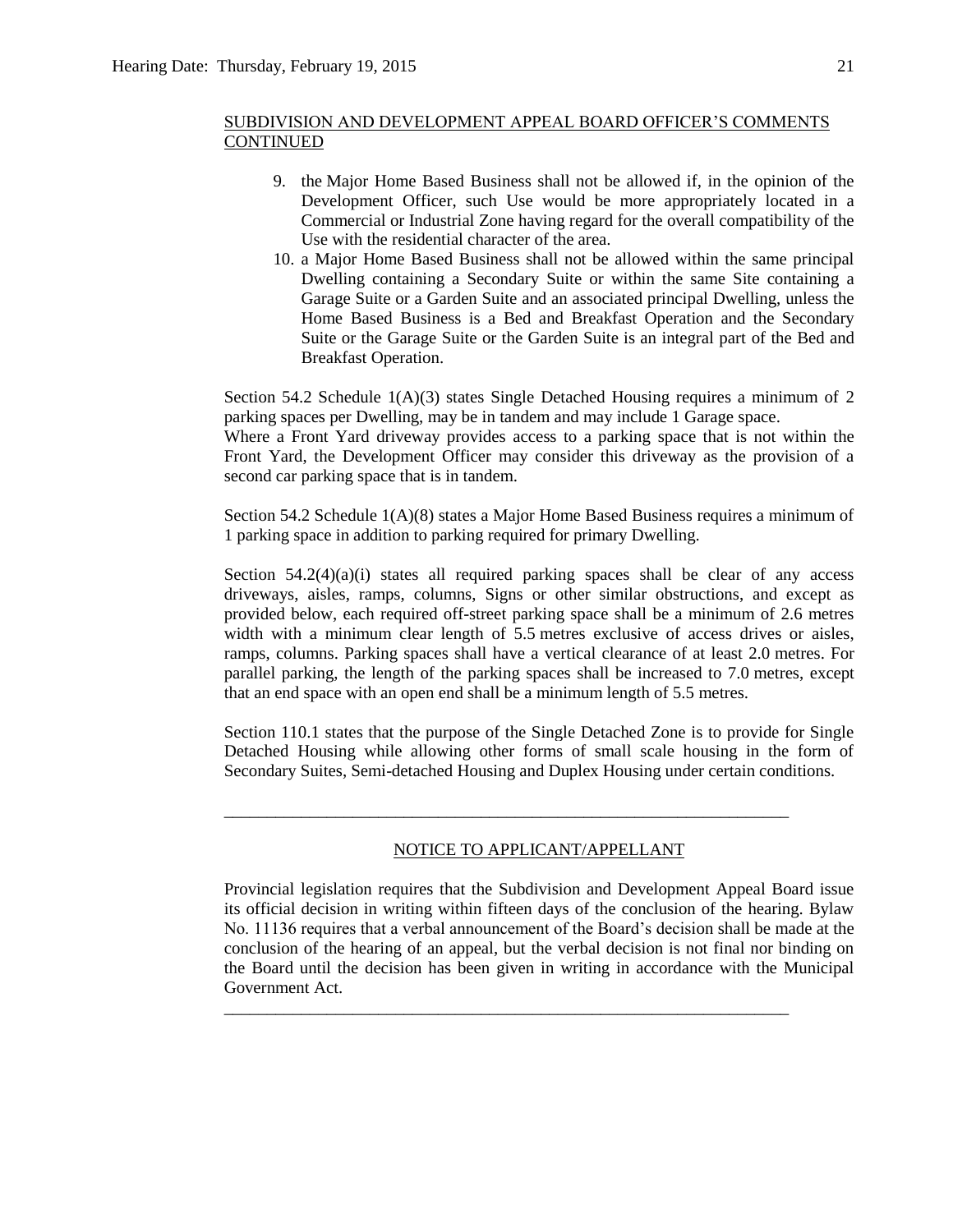